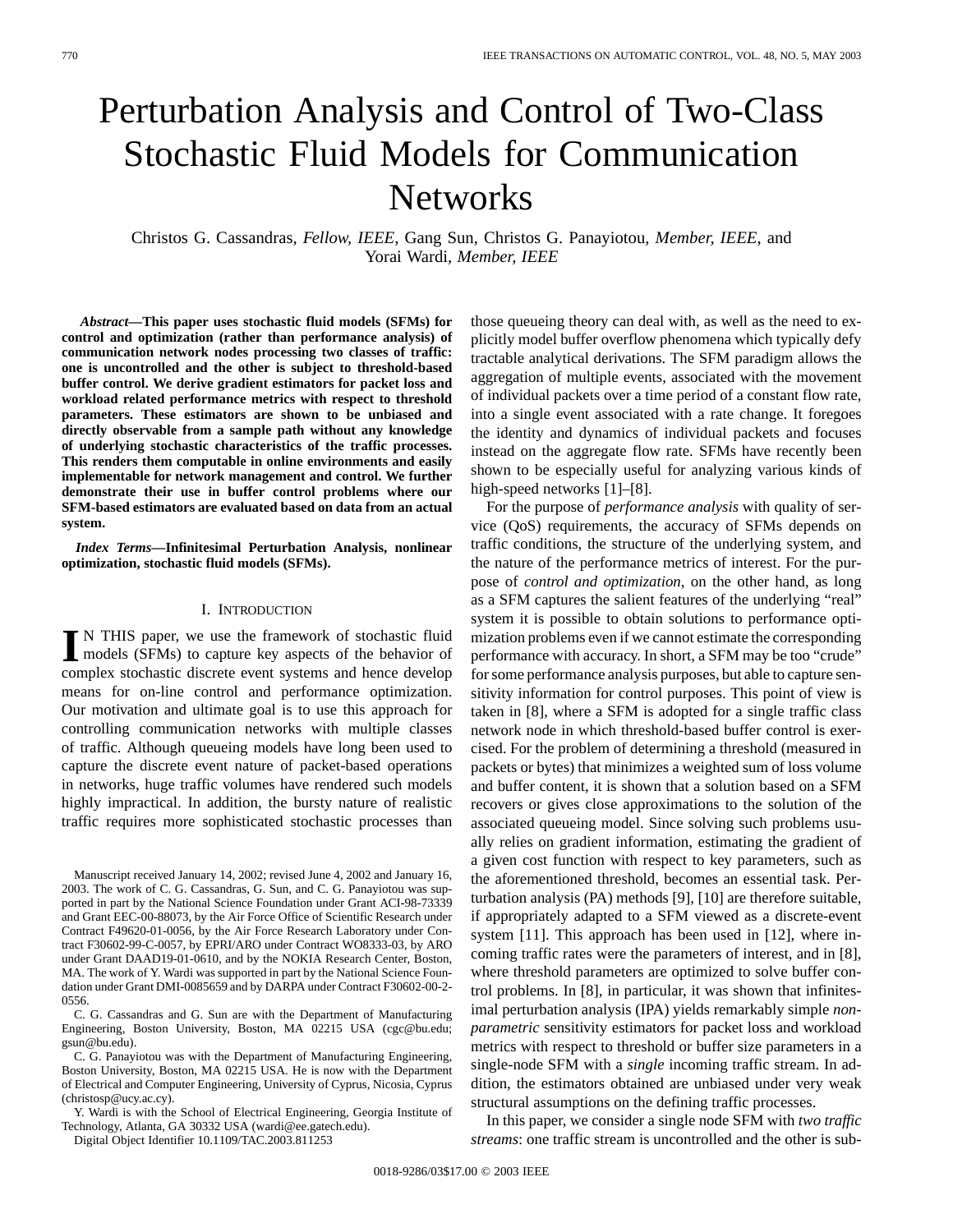ject to threshold-based buffer control (see Fig. 1). Thus, we model a typical network node where the controlled stream represents a source of new traffic into the network at that node and the uncontrolled stream represents "interfering traffic," i.e., traffic originating at other nodes on its way to various destinations. This is an essential step toward the study of a complete network, which is the ultimate objective of this line of research. We assume that incoming traffic is not dependent on the threshold parameter being controlled, so that we limit ourselves to network settings operating with protocols such as user datagram protocol (UDP), but not transmission control protocol (TCP). However, traffic streams formed by multiplexing multiple TCP sources may be approximately independent of this threshold.

Interestingly, this model also captures the operation of the differentiated services (DS) protocol that has been proposed for supporting QoS requirements [13]–[15]. In a DS setting, packets arriving at a DS supporting domain are marked and aggregated into streams according to their classification. Subsequently, in all other nodes of the domain, all stream packets are treated according to that classification irrespective of the flow that they belong to. Thus, our model represents the handling of any one of the "assured forwarding" classes, where our two traffic classes correspond to different drop priorities; the uncontrolled stream corresponds to high priority (green) packets which are dropped only if the total buffer capacity is exceeded, while the controlled stream corresponds to low priority (yellow) packets which are dropped when the buffer exceeds a given threshold value  $\theta$ . Otherwise, packets are treated alike. In this paper, we limit ourselves to a single controlled stream and assume an infinite capacity buffer. The natural extensions to a finite buffer model and to multiple controlled streams are possible and are the subject of ongoing work [16].

We point out that a central theme in the network management approach we propose is the fact that it is based on data directly available online, thus, requiring little or no information regarding the characteristics of traffic and service processes involved. Such measurement-based approaches have been proposed for network control (e.g., [17] and [18]), but the one we propose is a control strategy exclusively based on sensitivity analysis, capitalizing on the discovery that sample-path gradient information can be obtained *online* by extremely simple, often nonparametric, and unbiased estimators. On the other hand, the variance of gradient estimators may be high, leading to a tradeoff between fast and simple algorithms potentially yielding high-variance estimators. Our experience with sample path optimization reveals that fast convergence toward the optimal region of the minimum is often obtained by high-variance estimators based on few samples; however, this is an issue that requires further research.

The contributions of this paper are as follows. First, we derive IPA gradient estimators for performance metrics related to loss and workload levels (from the latter, fluid-based expected delay metrics can also be obtained; see [19]) with respect to the threshold parameter in a model with two traffic streams, one controlled and one uncontrolled. Compared to the nonparametric estimators derived for the single-stream SFM in [8], the estimators in the two-class case generally depend on traffic rate information, but not on the stochastic characteristics of the ar-



Fig. 1. SFM with two traffic classes.

rival and service processes involved. In addition, the estimators can be evaluated *based on data observed on a sample path of the actual (discrete-event) system*. Thus, we may use the SFM to obtain a gradient estimator whose form only is used, while the associated value at any operating point is obtained on line from real system data. Readers familiar with IPA will also notice that the form of the estimators derived for this type of system is quite different from the "classical" ones (e.g., see [9] and [10]). These estimators are also shown to be unbiased, a substantially more challenging task than in the single traffic class model studied in [8]. Finally, we use these estimators to illustrate how to solve buffer control problems in a two-class network setting.

The paper is organized as follows. First, in Section II, we present our model and define performance metrics and parameters of interest. In Section III, we derive an IPA estimator for the sensitivity of the expected loss rate with respect to the controlled traffic stream's threshold parameter. In Section IV, we repeat this process for the workload as a performance metric. In Section V, we establish the unbiasedness of the estimators derived. In Section VI, we show how the SFM-based derivative estimates can be used on line using data from the *actual* system (not the SFM) in order to solve buffer control problems. Finally, in Section VII we outline future research directions motivated by this work.

# II. STOCHASTIC FLUID MODEL (SFM) SETTING

The SFM studied in this paper is based on the model described in [8] where a single node and single traffic stream was considered. In our case, as shown in Fig. 1, there are two "classes" of traffic: controlled (class 1) and uncontrolled (class 2). A threshold  $\theta$  is associated with class 1 traffic, which has a time-varying arrival rate  $\alpha_1(t)$ . Uncontrolled traffic has a timevarying arrival rate  $\alpha_2(t)$ . A control policy is exercised so that when the total buffer content reaches a threshold  $\theta$ , class 1 traffic is rejected, while class 2 traffic is not affected. The two traffic streams share a common FIFO buffer assumed of infinite size. The service rate is also time-varying and denoted by  $\beta(t)$ . In addition, let  $\gamma(\theta; t)$  denote the loss rate when the buffer content exceeds the designated threshold level  $\theta$ , and let  $x(\theta; t)$  denote the buffer content at time t. The notational dependence on  $\theta$  indicates that we will analyze performance metrics as functions of the given  $\theta$ .

We are interested in studying sample paths of the SFM over a time interval [0, T] for a given fixed  $0 < T < \infty$ . We assume that the processes  $\{\alpha_1(t)\}\$ ,  $\{\alpha_2(t)\}\$ , and  $\{\beta(t)\}\$  are independent of  $\theta$  (thus, we consider network settings operating with protocols such as UDP, but not TCP) and they are right-continuous piecewise continuously differentiable w.p. 1. Note that a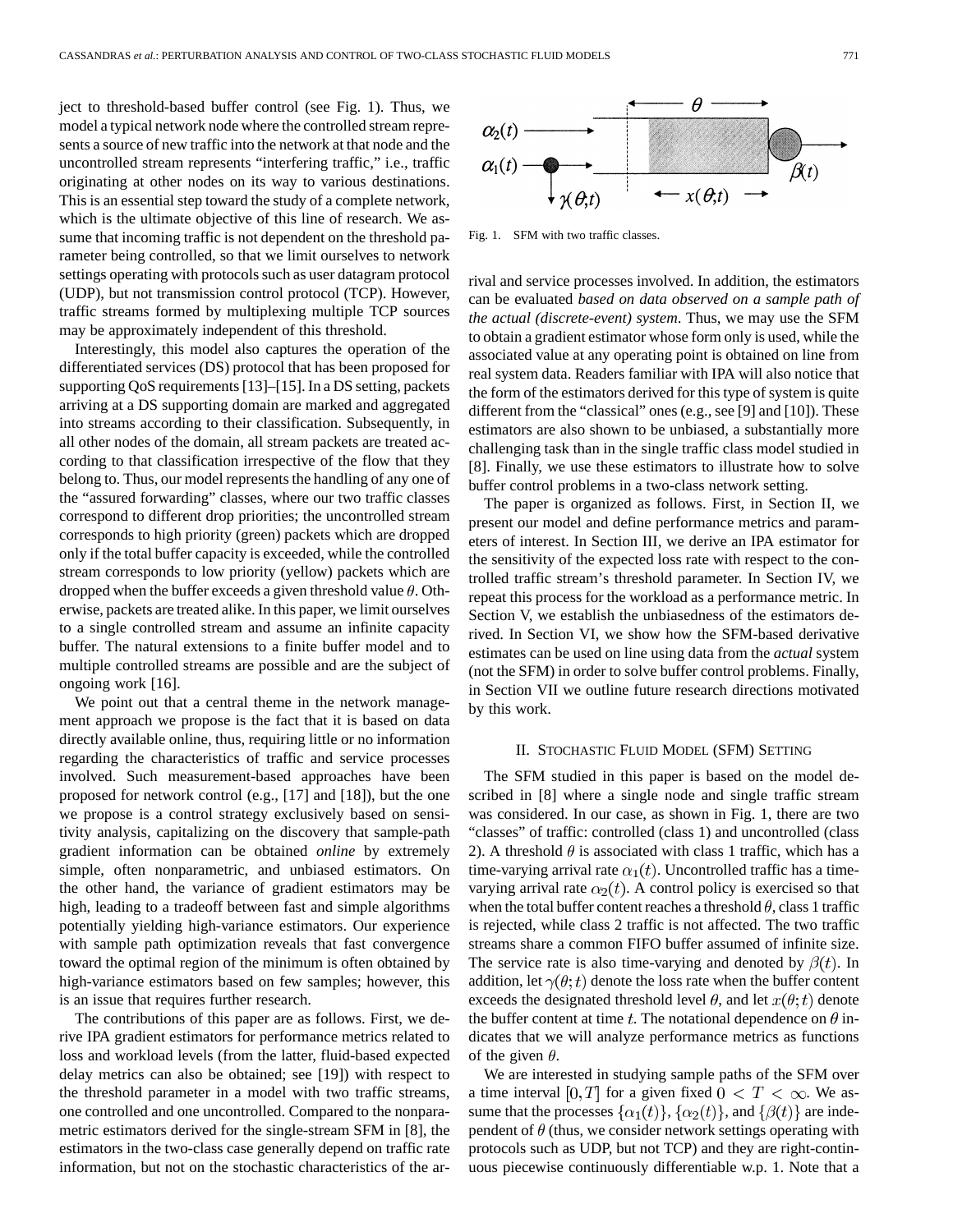typical sample path can be decomposed into two kinds of alternating intervals: *empty periods* and *buffering periods*. Empty periods (EPs) are intervals during which the buffer is empty, while buffering periods (BPs) are intervals during which the buffer is nonempty. Observe that during an EP, the system is not necessarily idle since the server may be active, processing traffic supplied to it at a rate that does not exceed  $\beta(t)$ , i.e.,  $\alpha_1(t) + \alpha_2(t) \leq \beta(t)$ .

Viewed as a discrete-event system, an *event* in a sample path of the above SFM may be either *exogenous* or *endogenous*. Of particular interest, as we will see, is any event that causes the difference function  $[\alpha_1(t) + \alpha_2(t) - \beta(t)]$  or  $[\alpha_2(t) - \beta(t)]$ to change sign. For our purposes, we identify two exogenous events:  $(e_1)$  an event where the buffer ceases to be empty, and  $(e_2)$  an event where the buffer content leaves the value  $x(\theta; t) =$  $\theta$  after it has maintained it for some finite length of time. An endogenous event is defined to occur whenever:  $(e_3)$  the buffer becomes empty,  $(e_4)$  the buffer content reaches the value  $x(\theta; t) =$  $\theta$  and then maintains it for some finite length of time, and  $(e_5)$ the buffer content crosses the value  $x(\theta; t) = \theta$  from either below or above.

We will assume that the real-valued parameter  $\theta$  is confined to a closed and bounded (compact) interval  $\Theta$ ; to avoid unnecessary technical complications, we assume that  $\theta > 0$  for all  $\theta \in \Theta$ . Let  $\mathcal{L}(\theta) : \Theta \to \mathbb{R}$  be a random function defined over the underlying probability space  $(\Omega, \mathcal{F}, \mathcal{P})$ . Strictly speaking, we write  $\mathcal{L}(\theta, \omega)$  to indicate that this sample function depends on the sample point  $\omega \in \Omega$ , but will suppress  $\omega$  unless it is necessary to stress this fact. In what follows, we will consider two performance metrics, the *Loss Volume*  $L_T(\theta)$  and the *Cumulative Workload* (or just *Work*)  $Q_T(\theta)$ , both defined on the interval  $[0, T]$  as follows:

$$
L_T(\theta) = \int_{0}^{T} \gamma(\theta; t) dt
$$
 (1)

$$
Q_T(\theta) = \int_0^T x(\theta; t)dt
$$
 (2)

where, for simplicity, we assume that  $x(\theta; 0) = 0$ . Observe that  $(1/T) \mathbb{E}[L_T(\theta)]$  is the *Expected Loss Rate* over the interval  $[0, T]$ , a common performance metric of interest (from which related metrics such as *Loss Probability* can also be derived). Similarly,  $(1/T)\mathbb{E}[Q_T(\theta)]$  is the *Expected Buffer Content* over  $[0, T]$ . We may then formulate optimization problems such as the determination of  $\theta^*$  that minimizes a cost function of the form

$$
J_T(\theta) = \frac{1}{T} \mathbb{E} [Q_T(\theta)] + \frac{R}{T} \mathbb{E} [L_T(\theta)]
$$
  

$$
\equiv \frac{1}{T} J_Q(\theta) + \frac{R}{T} J_L(\theta)
$$
 (3)

where  $R$  represents a rejection cost due to class 1 loss (other cost functions are also possible, depending on network control objectives, e.g., workload minimization subject to some predefined loss rate constraint). In order to accomplish this task, we use stochastic approximation techniques [20] and rely on estimates of  $dJ_L(\theta)/d\theta$  and  $dJ_Q(\theta)/d\theta$  provided by the sample derivatives  $dL_T(\theta)/d\theta$  and  $dQ_T(\theta)/d\theta$  for use with these techniques. Accordingly, our objective is the estimation of the derivatives of  $J_L(\theta)$  and  $J_O(\theta)$ , which we will pursue through IPA techniques [9], [10]. Henceforth, we shall use the "prime" notation to denote derivatives with respect to  $\theta$ , and will proceed to estimate the derivatives  $J'_L(\theta)$  and  $J'_O(\theta)$ . The corresponding sample derivatives are denoted by  $L'_{\mathcal{T}}(\theta)$  and  $Q'_{\mathcal{T}}(\theta)$ , respectively.

# III. IPA FOR LOSS VOLUME WITH RESPECT TO THRESHOLD

Our objective here is to estimate the derivative  $J'_L(\theta) = \mathbb{E}[L'_T(\theta)]$  through the sample derivative  $L'_T(\theta)$ which is commonly referred to as the IPA estimator; comprehensive discussions of IPA and its applications can be found in [9] and [10]. The IPA derivative-estimation technique computes  $L'_T(\theta)$  along an observed sample path  $\omega$ . An IPA-based estimate  $L'_T(\theta)$  of a performance metric derivative  $dE[L_T(\theta)]/d\theta$ is *unbiased* if  $dE[L_T(\theta)]/d\theta = E[L'_T(\theta)]$ . Unbiasedness is the principal condition for making the application of IPA useful in practice, since it enables the use of the sample (IPA) derivative in control and optimization methods that employ stochastic gradient-based techniques.

We will proceed by studying a sample path of the SFM over [0, T]. For a fixed  $\theta \in \Theta$ , the interval [0, T] is divided into alternating EPs and BPs. Suppose that a sample path consists of K buffering periods denoted by  $\mathcal{B}_k$ ,  $k = 1, \ldots, K$ , in increasing order. Thus, given a BP  $\mathcal{B}_k$ , its starting point is one where the buffer ceases to be empty, i.e., there is a change in sign of the difference function  $[\alpha_1(t) + \alpha_2(t) - \beta(t)]$  from nonpositive (hence, the buffer was empty) to positive; this corresponds to the exogenous event  $e_1$  defined earlier. Since this function is locally independent of  $\theta$ , the starting point of  $\mathcal{B}_k$  is locally independent of  $\theta$ . The ending point of  $\mathcal{B}_k$  generally depends on  $\theta$ . Denoting these points by  $\xi_k$  and  $\eta_k(\theta)$ , respectively, we express  $\mathcal{B}_k$  as  $\mathcal{B}_k = [\xi_k, \eta_k(\theta)], k = 1, \dots, K$ , for some random integer K which is also locally independent of  $\theta$ . Then, by (1), we may write

$$
L_T(\theta) = \sum_{k=1}^K \int_{\xi_k}^{\eta_k(\theta)} \gamma(\theta; t) dt
$$
 (4)

and by differentiating with respect to  $\theta$  we obtain

$$
L'_{T}(\theta) = \sum_{k=1}^{K} \frac{d}{d\theta} \int_{\xi_{k}}^{\eta_{k}(\theta)} \gamma(\theta; t) dt
$$
 (5)

assuming that this sample derivative exists (we return to this issue later in this section). Let us now focus on a typical  $B_k$  and drop the index  $k$  in order to simplify notation. Thus, the BP in question is denoted by  $\mathcal{B} = [\xi, \eta(\theta)]$ . Define the function  $\lambda(\theta)$ as

$$
\lambda(\theta) = \int\limits_{\xi}^{\eta(\theta)} \gamma(\theta; t) dt
$$
\n(6)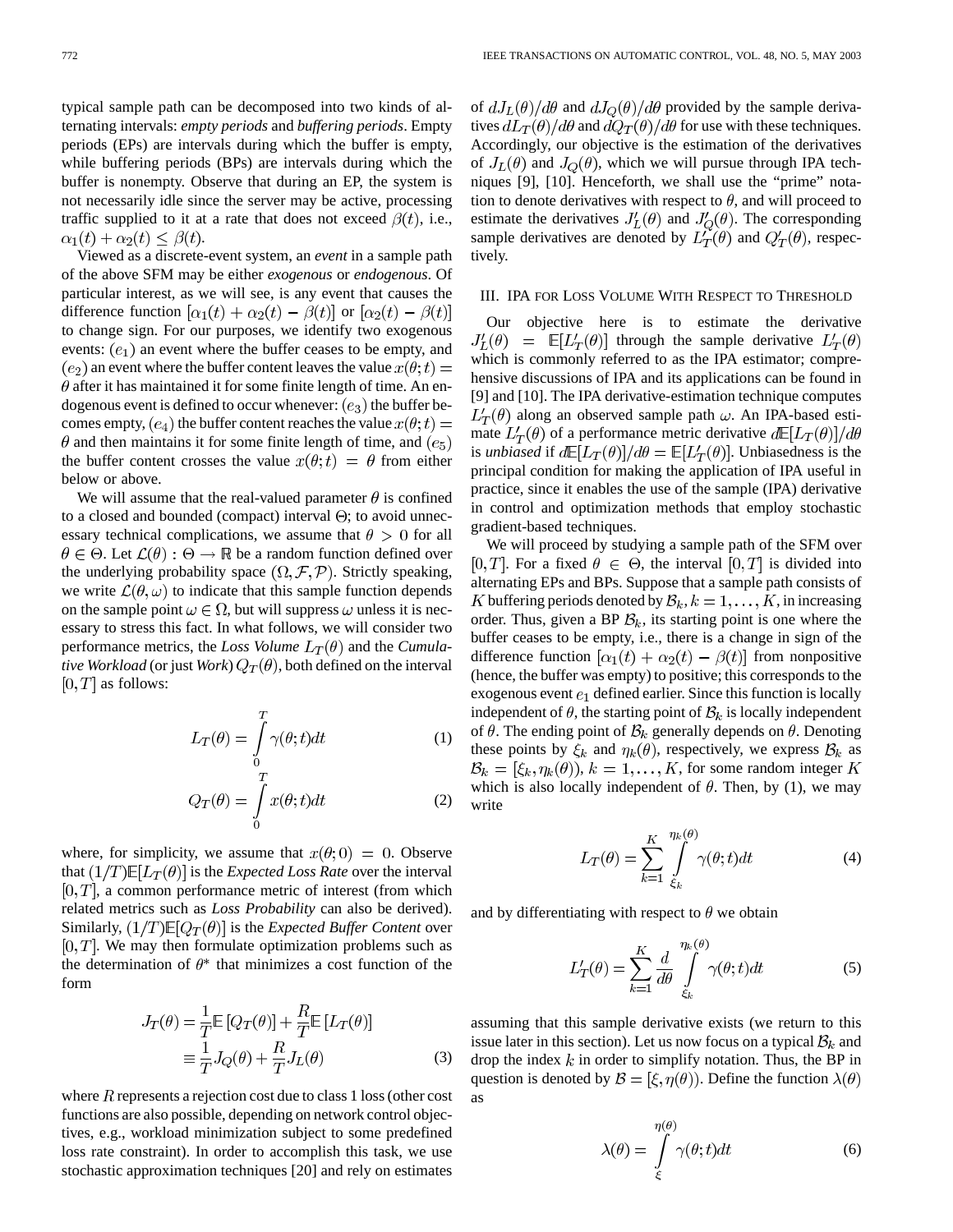

Fig. 2. Typical BP.

and we shall concentrate on evaluating  $\lambda'(\theta)$ .

For notational convenience, we define the instantaneous net inflow rates

$$
A(t) = \alpha_1(t) + \alpha_2(t) - \beta(t)
$$
\n(7)

$$
B(t) = \alpha_2(t) - \beta(t). \tag{8}
$$

Let  $v_i, i = 0, \ldots, S$ , be the event times of all exogenous and endogenous events  $(e_1, \ldots, e_5$  as previously defined) in the BP. Note that  $v_0 = \xi$  and  $v_s = \eta(\theta)$ . Fig. 2 shows a typical BP in a sample path of our SFM. According to the different levels of buffer content, we can divide the BP into periods (intervals)

$$
p_i = [v_i(\theta), v_{i+1}(\theta)), \qquad i = 0, ..., S-1
$$
 (9)

so that each belongs to one of the following three sets. To simplify the notation, we also define the open intervals  $p_i^o = (v_i(\theta), v_{i+1}(\theta)), i = 0, \ldots, S-1.$ 

# *A. Partial Loss Period Set*

During such periods, the buffer content is  $x(t; \theta) = \theta$  and class 1 traffic experiences partial loss. In particular

$$
\frac{dx(t)}{dt^+} = 0\tag{10}
$$

$$
A(t) > 0 \quad \text{and} \quad B(t) < 0 \tag{11}
$$

where (11) indicates that the total incoming traffic exceeds the processing capacity while the uncontrolled traffic rate is by itself below processing capacity. Therefore, the loss rate of class 1 is

$$
\gamma(\theta; t) = A(t). \tag{12}
$$

Formally, we define  $U(\theta)$  as follows:

$$
U(\theta) := \{ p_i : x(t) = \theta, \ t \in p_i \}
$$
 (13)

where the end point  $v_{i+1}$  of each period is locally independent of  $\theta$ , since the time when the buffer content leaves  $\theta$  depends only on a change in sign of the net inflow function  $A(t)$  =  $[\alpha_1(t) + \alpha_2(t) - \beta(t)]$  or  $B(t) = [\alpha_2(t) - \beta(t)]$ , as seen in (11); this corresponds to the exogenous event  $e_2$  defined earlier. In Fig. 2,  $p_3 = [v_3, v_4)$  and  $p_5 = [v_5, v_6)$  are examples of partial loss periods within a BP.

# *B. Full Loss Period Set*  $V(\theta)$

In a full loss period, the buffer content is  $x(t; \theta) > \theta$  (excluding the starting point  $v_i(\theta)$  and *all* class 1 traffic is lost

$$
V(\theta) := \{ p_i : x(v_i(\theta)) = \theta \text{ and } x(t) > \theta, t \in p_i^0 \} \qquad (14)
$$

and we have

$$
\frac{dx(t)}{dt} = B(t) \tag{15}
$$

$$
\gamma(\theta; t) = \alpha_1(t). \tag{16}
$$

Examples of full loss periods are  $p_1 = [v_1, v_2)$  and  $p_6 =$  $[v_6, v_7]$  in Fig. 2. Note that in the former the full loss period starts upon crossing  $\theta$ , whereas in the latter it follows a partial loss period and  $v_6$  is locally independent of  $\theta$ .

### *C. No Loss Period Set*

During such periods the buffer content is  $x(t; \theta) < \theta$  (excluding the starting point  $v_i(\theta)$  and no loss occurs:

$$
W(\theta) := \{ p_0 \} \cup \{ p_i : x(v_i(\theta)) = \theta \text{ and } x(t) < \theta, \ t \in p_i^o \} \tag{17}
$$

and we have

$$
\frac{dx(t)}{dt^+} = A(t) \tag{18}
$$

$$
\gamma(\theta; t) = 0. \tag{19}
$$

Examples of such periods are  $p_0 = [\xi, v_1), p_2 = [v_2, v_3), p_4 =$  $[v_4, v_5]$ , and  $p_7 = [v_7, \eta)$  in Fig. 2.

Then, returning to (6), we can rewrite  $\lambda(\theta)$  as

$$
\lambda(\theta) = \sum_{i=0}^{S-1} \int_{v_i(\theta)}^{v_{i+1}(\theta)} \gamma(\theta; t) \mathbf{1} \left[ p_i \in U(\theta) \cup V(\theta) \right] dt \qquad (20)
$$

where  $1[\cdot]$  is the usual indicator function, and

$$
\lambda'(\theta) = \sum_{i=0}^{S-1} \frac{d}{d\theta} \int_{v_i(\theta)}^{v_{i+1}(\theta)} \gamma(\theta; t) \mathbf{1} \left[ p_i \in U(\theta) \cup V(\theta) \right] dt. \tag{21}
$$

Since we are concerned with the sample derivative  $L'_{\mathcal{T}}(\theta)$  we have to identify conditions under which it exists (and, therefore,  $\lambda'(\theta)$  also exists). Observe that any exogenous event time (corresponding to  $e_1$  and  $e_2$  as defined in the previous section) is locally independent of  $\theta$ , whereas any endogenous event time (corresponding to  $e_3$ ,  $e_4$ , and  $e_5$ ), is generally a function of  $\theta$ . The derivative  $v_i'(\theta)$  exists as long as  $v_i(\theta)$  is not a jump point of the net inflow function  $A(t) = [\alpha_1(t) + \alpha_2(t) - \beta(t)]$  or  $B(t) = [\alpha_2(t) - \beta(t)]$ . Excluding the possibility of the simultaneous occurrence of two (exogenous or endogenous) events, the only situation preventing the existence of  $v_i'(\theta)$ , hence  $\lambda'(\theta)$  and the sample derivative  $L'_{\mathcal{T}}(\theta)$ , involves some t such that  $A(t) = 0$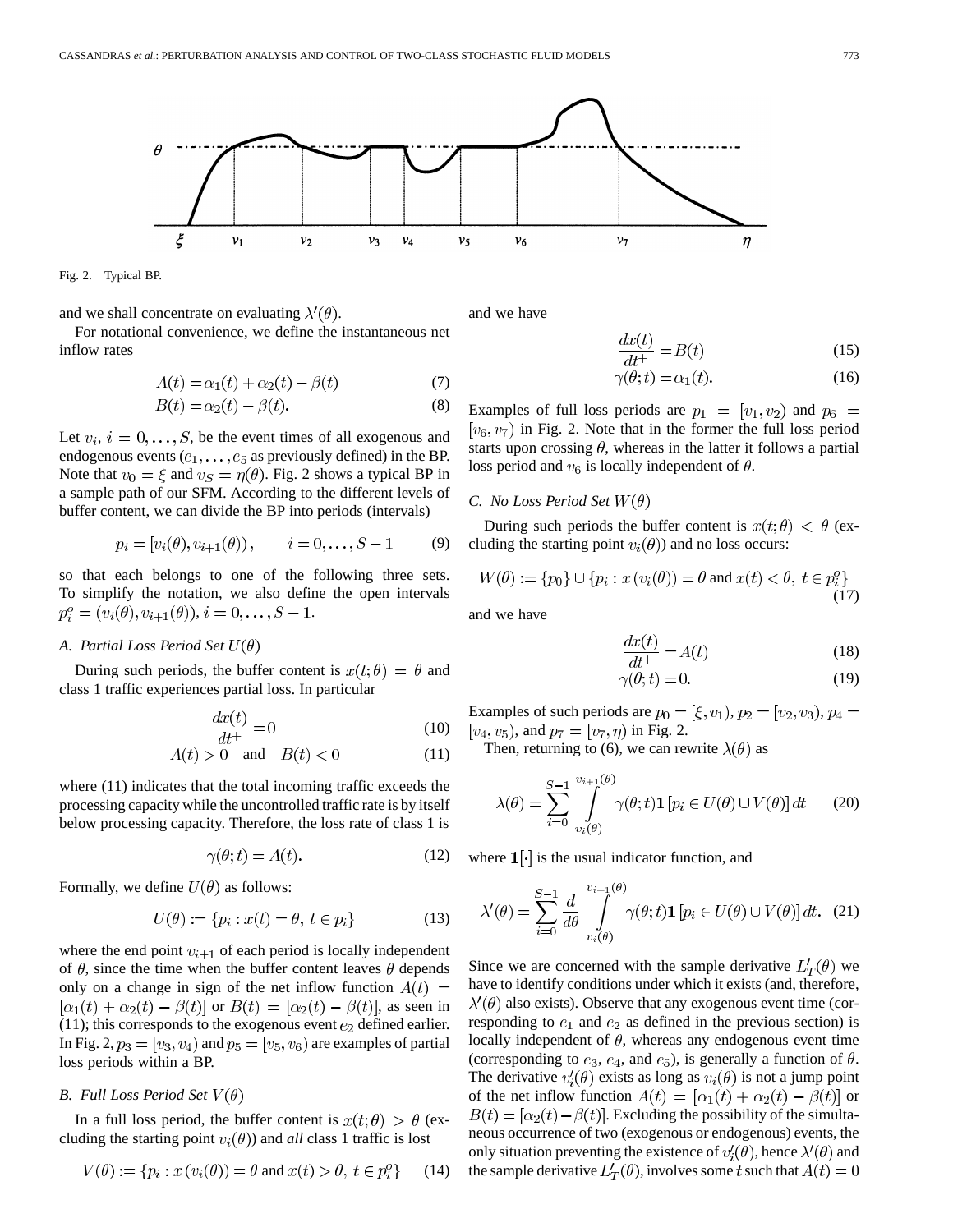or  $B(t) = 0$  while  $x(t) = \theta$ ; in such cases, the one-sided derivative of  $L_T(\theta)$  still exists and can be obtained through a finite difference analysis (as in [8]). However, to keep the analysis simple, we focus only on the differentiable case by proceeding under the following technical conditions.

*Assumption 1:*

- a)  $\alpha_1(t) < \infty$ ,  $\alpha_2(t) < \infty$  and  $\beta(t) < \infty$  for all  $t \in [0, T]$ .
- b) For every  $\theta \in \Theta$ , w.p. 1, no two events may occur at the same time.
- c) W.p. 1, there exists no interval  $(v_i(\theta), v_i(\theta) + \tau)$ ,  $\tau > 0$ , such that  $x(t) = \theta$  for all  $t \in (v_i(\theta), v_i(\theta) + \tau)$ , and either  $A(t) = 0$  or  $B(t) = 0$ .

All three parts of **Assumption 1** are mild technical conditions. Regarding part c), as already pointed out, one-sided derivatives may still be used if a sample path happens to contain a partial loss period in which  $A(t) = 0$  or  $B(t) = 0$ .

In order to proceed with the detailed derivation of  $\lambda'(\theta)$  in (21), we need to study the derivatives  $v_i'(\theta)$ ,  $i = 1, \ldots, S$ . Let us consider an interval  $p_{i-1}(\theta) = [v_{i-1}(\theta), v_i(\theta)), i = 1, \ldots, S$ , depending on whether it belongs to the set  $U(\theta)$ ,  $V(\theta)$ , or  $W(\theta)$ .

1)  $p_{i-1}(\theta) \in U(\theta)$ : As already mentioned,  $v_i$  is independent of  $\theta$ , so recalling (12)

$$
\int_{v_{i-1}(\theta)}^{v_i(\theta)} \gamma(\theta; t) dt = \int_{v_{i-1}(\theta)}^{v_i} A(t) dt
$$

and, upon taking derivatives w.r.t  $\theta$ , we have

$$
\frac{d}{d\theta} \int_{v_{i-1}(\theta)}^{v_i} A(t)dt = -A(v_{i-1}(\theta))v'_{i-1}(\theta). \tag{22}
$$

2)  $p_{i-1}(\theta) \in V(\theta)$ : In this case, we have  $\gamma(\theta; t)dt = \alpha_1(t)$ , so that

$$
\frac{d}{d\theta} \int_{v_{i-1}(\theta)}^{v_i(\theta)} \alpha_1(t)dt = \alpha_1 \left(v_i(\theta)\right) v_i'(\theta) - \alpha_1 \left(v_{i-1}(\theta)\right) v_{i-1}'(\theta). \tag{23}
$$

In addition, in a full loss period we have  $x(v_{i-1}(\theta)) =$  $x(v_i(\theta)) = \theta$ , and it follows from (15) that

$$
\int_{v_{i-1}(\theta)}^{v_i(\theta)} B(t)dt = 0
$$

so that, taking derivatives, we obtain

$$
B(v_i(\theta))v_i'(\theta) - B(v_{i-1}(\theta))v_{i-1}'(\theta) = 0.
$$
 (24)

By adding the left-hand side of (24) to the right-hand side of (23), we get

$$
\frac{d}{d\theta} \int_{v_{i-1}(\theta)}^{v_i(\theta)} \alpha_1(t)dt = A(v_i(\theta))v_i'(\theta) - A(v_{i-1}(\theta))v_{i-1}'(\theta).
$$
\n(25)

3)  $p_{i-1}(\theta) \in W(\theta)$ : Here, we need to consider three cases. First, if  $i = 1$ , then the buffer content evolves from  $x(\xi) = 0$  to  $x(v_1(\theta)) = \theta$  and, using (18), we have

$$
\int_{\xi}^{v_1(\theta)} A(t)dt = \theta
$$

Upon taking derivatives, we get

$$
A(v_1(\theta))v'_1(\theta) = 1.
$$
 (26)

Second, if  $1 < i < S$ , we have  $x(v_{i-1}(\theta)) = x(v_i(\theta)) = \theta$ , therefore, by (18)

$$
\int\limits_{v_{i-1}(\theta)}^{v_i(\theta)} A(t)dt = 0
$$

and, upon differentiating

$$
A(v_i(\theta))v_i'(\theta) - A(v_{i-1}(\theta))v_{i-1}'(\theta) = 0.
$$
 (27)

Finally, if  $i = S$ , then  $x(v_{S-1}(\theta)) = \theta$  and  $x(v_S(\theta)) = 0$ , so that

$$
\int_{v_S - 1(\theta)}^{v_S(\theta)} A(t)dt = -\theta
$$

and, taking derivatives

$$
A(v_S(\theta))v'_S(\theta) - A(v_{S-1}(\theta))v'_{S-1}(\theta) = -1.
$$
 (28)

Next, returning to (21), note that only terms in  $U(\theta)$  and  $V(\theta)$  contribute to  $\lambda'(\theta)$ , i.e., we need to evaluate the derivatives in (22) and (25). Observe that these depend only on the traffic rates at the end points  $v_{i-1}$  and  $v_i$  of the corresponding intervals where one of the events  $e_1, \ldots, e_5$  takes place. Moreover, (24), (26), and (27) provide relationships between these quantities. Therefore, we only need to focus on these particular event points and ignore all system activity in between them. This also explains why IPA in this case is not dependent on the stochastic characteristics of the arrival and service processes. Another useful observation is that  $\mathcal{B} = (\xi, \eta(\theta))$  always starts and ends with a period in the no loss set  $W(\theta)$ , while in between the sequence of periods  $p_i(\theta), i = 1, \ldots, S-2$ , can be arbitrary as long as no adjacent periods are from the same set.

We may now proceed by seeking a solution to the set of equations (24), (26), and (27), allowing us to obtain all  $v'_{i-1}(\theta)$  and  $v_i'(\theta)$  in (22) and (25), leading to an evaluation of  $\lambda'(\theta)$  in (21).

As we shall see, if a BP contains at least one partial loss period, the associated IPA estimator is simply  $-1$  (independent of all model parameters), which is the exact same result obtained in [8] for the case of a single controlled traffic class. In contrast, if a BP consists only of periods in the sets  $V(\theta)$  and  $W(\theta)$ , then the IPA estimator does depend on some traffic rate values; we shall show, however, that its value is always limited to  $[-1, 0]$ . Let us begin by simplifying notation even further through the

introduction of the following, defined for  $i = 1, \ldots, S$ :

$$
A_i \equiv A(v_i(\theta)) = \alpha_1(v_i(\theta)) + \alpha_2(v_i(\theta)) - \beta(v_i(\theta))(29)
$$
  
\n
$$
B_i \equiv B(v_i(\theta)) = \alpha_2(v_i(\theta)) - \beta(v_i(\theta)).
$$
 (30)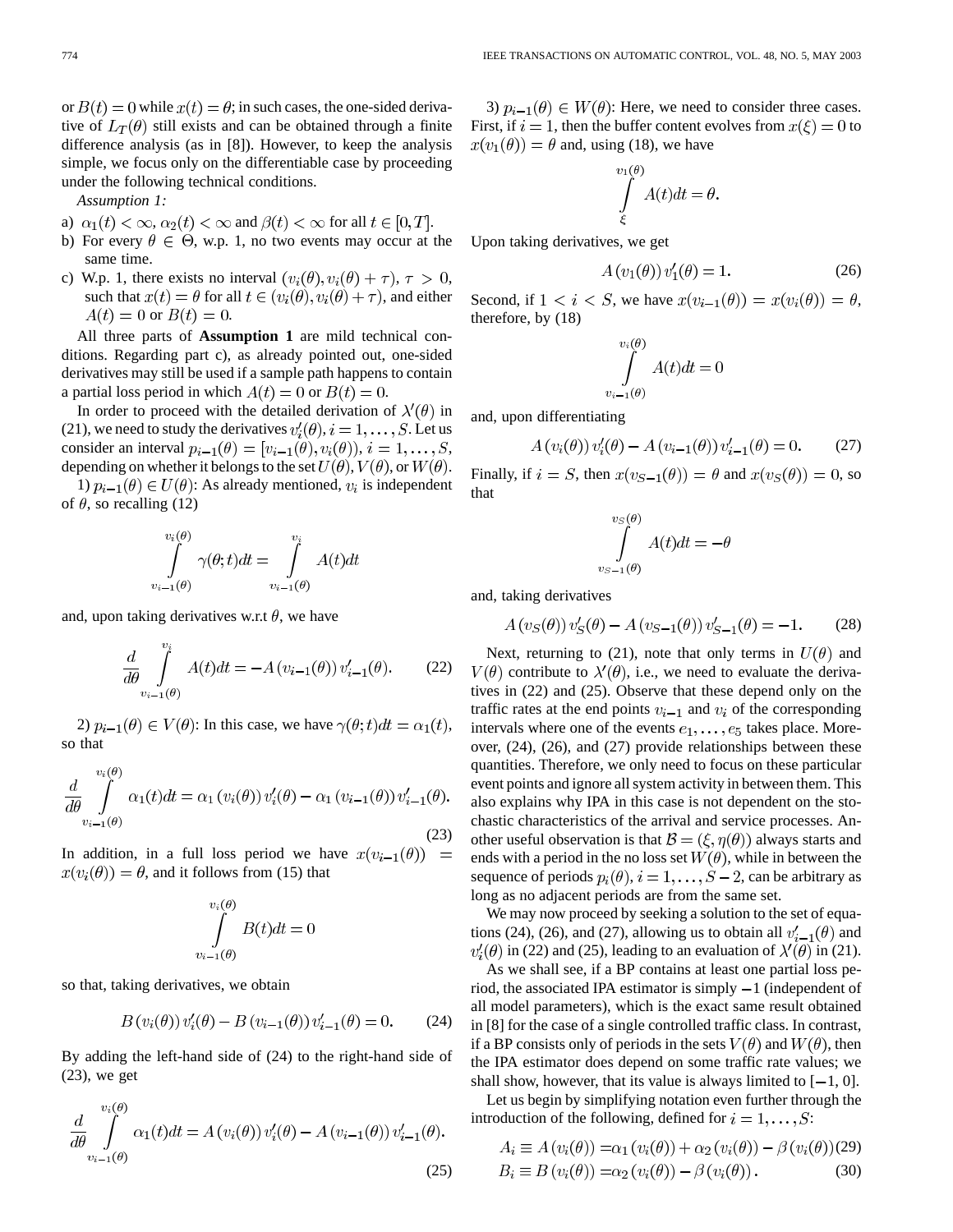The following lemma shows that all event time derivatives of interest  $v_i'(\theta)$  are expressed in terms of  $A_i$  and  $B_i$ ; by convention, we shall set  $A_0 \equiv 1$ . Moreover, we establish the fact that after a partial loss period occurs, all ensuing event time derivatives are  $v_i'(\theta) = 0.$ 

*Lemma III.1:* Suppose that  $[v_m(\theta), v_{m+1}), 1 \leq m < S-1$ is the first partial loss period in a BP. Then, the following hold.

1) For  $v_i \leq v_m$ :

$$
v_1'(\theta) = \frac{A_0}{A_1} \tag{31}
$$

$$
v'_{2n}(\theta) = \prod_{i=1}^{n} \frac{B_{2i-1}}{B_{2i}} \cdot \frac{A_{2i-2}}{A_{2i-1}}
$$
(32)

where  $1 \leq n \leq (m/2)$  if m is even, and  $2 \leq n \leq$  $((m-1)/2)$  if m is odd, and  $m > 1$ 

$$
v'_{2n+1}(\theta) = \frac{A_{2n}}{A_{2n+1}} \cdot \prod_{i=1}^{n} \frac{B_{2i-1}}{B_{2i}} \cdot \frac{A_{2i-2}}{A_{2i-1}} \tag{33}
$$

where  $1 \le n \le ((m-2)/2)$  if m is even, and  $1 \le n \le$  $((m-1)/2)$  if m is odd, and  $m > 2$ .

2) For all  $v_i \geq v_{m+1}$ 

$$
v_i'(\theta) = 0.
$$

*Proof:* See the Appendix.

*Remark:* Readers familiar with IPA applied to event times will notice that the estimators (31)–(33) are quite different from the "classical" form encountered in standard queueing systems (e.g., see [9] and [10]). In particular, IPA derivatives for event times evaluated over a buffering period of a queueing system are *sums* of terms reflecting the effect of some parameter perturbation on the accumulated traffic processed during this buffering period. Here, however, we see in (32) and (33) expressions with a *multiplicative* effect of perturbations over specific crucial events, i.e., events that cause a buffer overflow.

The following lemma establishes a property of the ratios  $B_{2n+1}/A_{2n+1}$  and  $A_{2n}/B_{2n}$  which turn out to play a role in the eventual evaluation of  $\lambda'(\theta)$  in Lemma III.3.

*Lemma III.2:* Suppose that a BP contains a partial loss period  $[v_m(\theta), v_{m+1})$  with  $1 \leq m < S-1$ . Then, for  $v_i, \ldots, v_{m-1}$ 

$$
0 < \frac{B_{2n+1}}{A_{2n+1}} \le 1, \qquad 0 \le n \le \frac{m-2}{2} \tag{34}
$$

$$
0 < \frac{A_{2n}}{B_{2n}} \le 1, \qquad 0 < n \le \frac{m-1}{2}.\tag{35}
$$

*Proof:* See the Appendix.

*Lemma III.3:* For any BP  $[\xi, \eta(\theta))$ , if at least one partial loss period is present, then

 $\sqrt{6}$  1)

$$
\lambda'(\theta) = -1.\tag{36}
$$

If no partial loss period is present, then

$$
\lambda'(\theta) = -1 + \prod_{i=1}^{\lfloor \frac{3-i}{2} \rfloor} \frac{A_{2i}}{B_{2i}} \cdot \frac{B_{2i-1}}{A_{2i-1}} \tag{37}
$$

and

$$
-1 < \lambda'(\theta) \le 0. \tag{38}
$$

*Proof:* See the Appendix.

Motivated by our analysis thus far, let  $U_k(\theta)$ ,  $V_k(\theta)$ , and  $W_k(\theta)$  be the partial loss, full loss, and no loss period sets, respectively, in the k<sup>th</sup> BP,  $k = 1, ..., K$ . Similarly, let  $v_{k,i}(\theta)$ denote the *i*th event time in the *k*th BP,  $i = 0, \ldots, S_k$ , and  $A_{k,i}$ ,  $B_{k,i}$  be the obvious extensions of  $A_i$ ,  $B_i$  in (29) and (30). Then, define

$$
\Phi(\theta) = \{k \in \{1, \dots, K\} \, : \, U_k(\theta) \neq \emptyset\} \tag{39}
$$

to be the set of BPs containing *at least one partial loss period*, and set

$$
\lambda'_{k}(\theta) = -1 + \prod_{i=1}^{\left(S_{k}-1\right)} \frac{A_{k,2i}}{B_{k,2i}} \cdot \frac{B_{k,2i-1}}{A_{k,2i-1}}.\tag{40}
$$

*Theorem III.1:* The sample derivative  $L'_{\mathcal{T}}(\theta)$  is given by

$$
L'_{T}(\theta) = -\sum_{k=1}^{K} \mathbf{1}[k \in \Phi(\theta)] + \sum_{k=1}^{K} \mathbf{1}[k \notin \Phi(\theta)] \lambda'_{k}(\theta)
$$
 (41)

where  $K$  is the (random) number of buffering periods contained in  $[0, T]$ , including a possibly incomplete last buffering period.

*Proof:* The result follows from Lemma III.3, using the definitions in (39) and (40).

The expression in (41) provides the IPA estimator for the loss metric defined in (1). We shall prove the unbiasedness of this estimator in Section V. Note that  $L'_{\mathcal{T}}(\theta)$ , shown previously, does not depend on any distributional information regarding the traffic arrival and service processes and involves only flow rates at event times  $v_{k,i}(\theta)$  which may be estimated on line. From an implementation standpoint,  $(40)$  requires observing events  $e_2$ ,  $e_4$ , and  $e_5$  within a BP and the corresponding rates of  $\alpha_1, \alpha_2$ , and  $\beta$  at their occurrence times, so that we can evaluate  $A_{k,i}$ and  $B_{k,i}$ . If BPs include at least one partial loss period, then the only implementation requirement is that such a period be detected and the contribution of this entire BP is simply  $-1$ .

#### IV. IPA FOR WORK WITH RESPECT TO THRESHOLD

In this section, we derive the IPA estimator for the Cumulative Workload (or simply Work) defined in (2) by carrying out an analysis similar to that of the previous section under **Assumption 1**. First, note that we can write

$$
Q_T(\theta) = \sum_{k=1}^{K} \int_{\xi_k}^{\eta_k(\theta)} x(\theta; t) dt
$$
 (42)

where, as before, we consider BPs  $\mathcal{B}_k = [\xi_k, \eta_k(\theta)], k =$  $1, \ldots, K$ . Differentiating with respect to  $\theta$ , we obtain

$$
Q'_T(\theta) = \sum_{k=1}^K \frac{d}{d\theta} \int_{\xi_k}^{\eta_k(\theta)} x(\theta; t) dt.
$$
 (43)

where the sample derivative exists under **Assumption 1**. Then, focusing on a particular  $\mathcal{B}_k$  and dropping the index k, we define

$$
q(\theta) = \int_{\xi}^{\eta(\theta)} x(\theta; t) dt.
$$
 (44)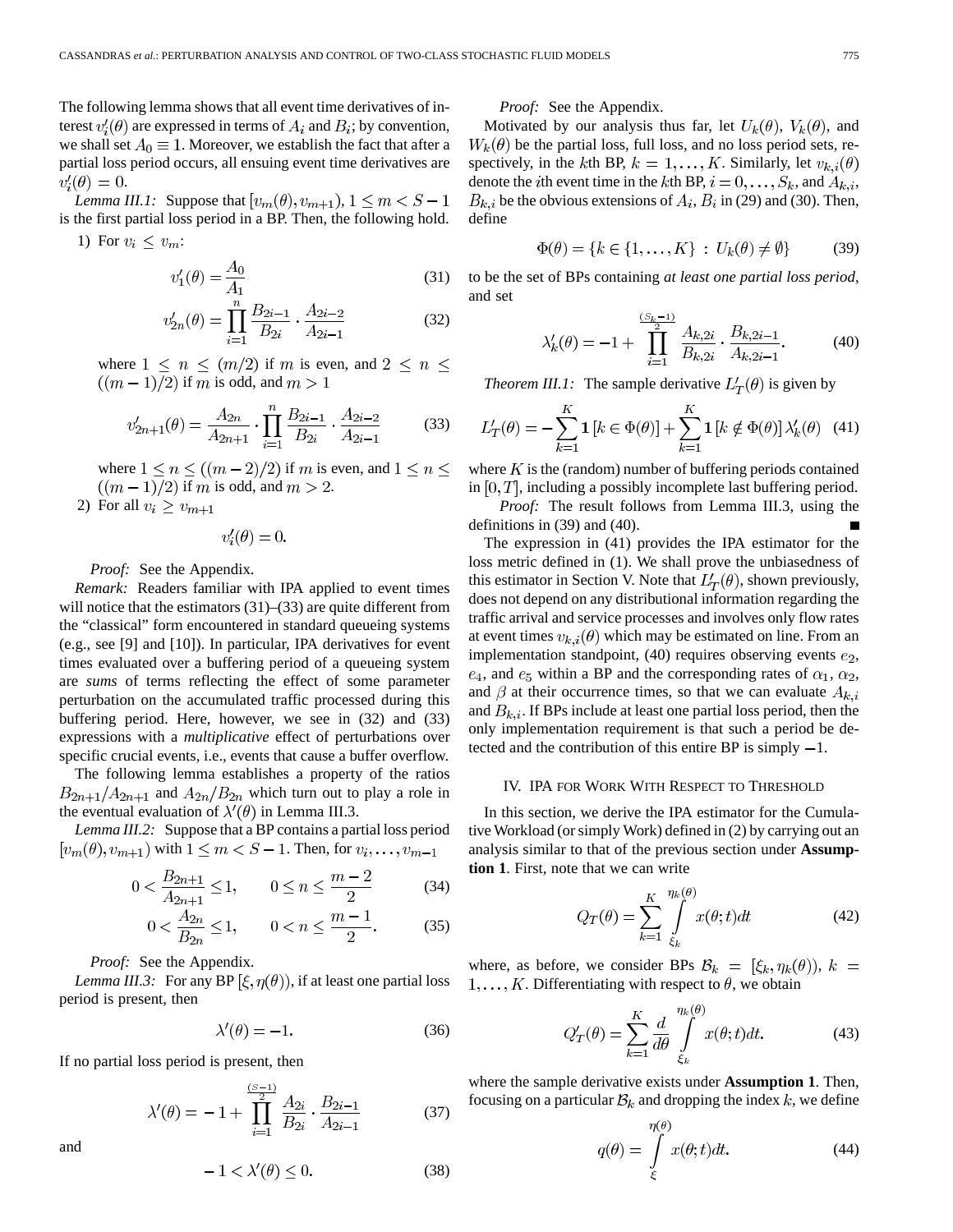Taking the derivative with respect to  $\theta$  yields

$$
q'(\theta) = \int_{\xi}^{\eta(\theta)} x'(\theta; t)dt + x(\theta; \eta(\theta))\eta'(\theta)
$$

$$
= \int_{\xi}^{\eta(\theta)} x'(\theta; t)dt
$$
(45)

since the BP ends at  $\eta(\theta)$ , hence  $x(\theta; \eta(\theta)) = 0$ . To evaluate  $x'(\theta; t)$ , we consider all possible cases regarding the location of  $t$  in the BP.

Case 1)  $t \in [\xi, v_1(\theta))$ . In this case

$$
x(\theta; t) = \int_{\xi}^{t} A(\tau) d\tau
$$

and we see that  $x(\theta, t)$  is independent of  $\theta$ , therefore

$$
x'(\theta; t) = 0.\t(46)
$$

Case 2)  $t \in [v_{i-1}(\theta), v_i(\theta)) \in U(\theta)$ , i.e., t belongs to a partial loss period. Therefore,  $x(\theta, t) = \theta$  and

$$
x'(\theta; t) = 1.
$$
\n<sup>(47)</sup>

Case 3)  $t \in [v_{i-1}(\theta), v_i(\theta)) \in V(\theta)$ . In this case, t belongs to a full loss period, therefore  $x(\theta; v_{i-1}(\theta)) = \theta$  and  $x(\theta; t) > \theta, t \in (v_{i-1}(\theta), t)$ . It follows that

$$
x(\theta; t) = \theta + \int_{v_{i-1}(\theta)}^{t} B(\tau) d\tau
$$

and, upon differentiating, we obtain

$$
x'(\theta; t) = 1 - B(v_{i-1}(\theta)) v'_{i-1}(\theta)
$$
  
= 1 - B\_{i-1} v'\_{i-1}(\theta). (48)

Case 4)  $t \in [v_{i-1}(\theta), v_i(\theta)) \in W(\theta), i > 2$ . In this case,  $t$  belongs to a no loss period, therefore  $x(\theta; v_{i-1}(\theta)) = \theta$  and  $x(\theta; t) < \theta, t \in (v_{i-1}(\theta), t)$ , so that

$$
x(\theta; t) = \theta + \int_{v_{i-1}(\theta)}^{t} A(\tau) d\tau
$$

and

$$
x'(\theta; t) = 1 - A(v_{i-1}(\theta))v'_{i-1}(\theta)
$$
  
= 1 - A\_{i-1}v'\_{i-1}(\theta) (49)

where we have used the definition (29).

We can now see that  $(45)$  can be written as

$$
q'(\theta) = \sum_{i=2}^{S} \int_{v_{i-1}(\theta)}^{v_i(\theta)} x'(\theta; t) dt
$$
 (50)

where  $x'(\theta; t)$  is given by (46)–(49), depending on the type of period encountered in this BP. We can further evaluate the terms  $B_{i-1}v'_{i-1}(\theta)$  and  $A_{i-1}v'_{i-1}(\theta)$  appearing in (48) and (49) by making use of (31)–(33) in Lemma III.1, to obtain

$$
B_1 v_1'(\theta) = \frac{B_1}{A_1}
$$
 (51)

$$
A_{2n}v'_{2n}(\theta) = \prod_{i=1}^{n} \frac{A_{2i}}{B_{2i}} \cdot \frac{B_{2i-1}}{A_{2i-1}}, \ n > 0 \tag{52}
$$

$$
B_{2n+1}v'_{2n+1}(\theta) = \frac{B_{2n+1}}{A_{2n+1}} \prod_{i=1}^{n} \frac{A_{2i}}{B_{2i}} \cdot \frac{B_{2i-1}}{A_{2i-1}}, \ n > 0 \tag{53}
$$

for all  $v_i$  that precede the first partial loss period (if one exists). Then, define

$$
\phi_i = \begin{cases} 1 - B_i v_i', & i \text{ odd} \\ 1 - A_i v_i', & i \text{ even} \end{cases} .
$$
 (54)

Note that, by (51)–(53) and Lemma III.2, we can see that  $0 \leq \phi_i < 1$ .

*Lemma IV.1:* Suppose that  $[v_m(\theta), v_{m+1}), 1 \leq m < S - 1$ , is the first partial loss period in a BP. Then,

$$
q'(\theta) = \sum_{i=1}^{m-1} (v_{i+1} - v_i)\phi_i + (v_S - v_m). \tag{55}
$$

*Proof:* See the Appendix.

 $m_1$   $-1$ 

 $\overline{\mathcal{A}}$ 

*Remark:* It should be clear that if the BP does not contain a partial loss period, then  $q'(\theta)$  is given by the sum in (55) evaluated over all  $i = 1, \ldots, S - 1$ . Moreover, looking at the proof of the lemma, note that the loss derivative  $\lambda'(\theta)$  in (37) is the same as the value of  $-x'(\theta; t)$  at  $v_{S-1}$ . This implies that an IPA estimator implemented for the workload metric can simultaneously provide an estimate for the loss metric as well.

Let  $v_{k,i}(\theta)$  denote the *i*th event time in the *k*th BP,  $i =$  $0, \ldots, S_k$ , and set

$$
\phi_{k,i} = \begin{cases} 1 - B_{k,i} v'_{k,i}, & i \text{ odd} \\ 1 - A_{k,i} v'_{k,i}, & i \text{ even} \end{cases}
$$
(56)

and

$$
q'_{k}(\theta) = \sum_{i=1}^{m_{k}-1} (v_{k,i+1} - v_{k,i})\phi_{k,i} + (v_{k,S_{k}} - v_{k,m_{k}}) \tag{57}
$$

with the understanding that if the  $k$ th BP contains no partial loss period, then  $m_k = S_k$ .

*Theorem IV.1:* The sample derivative  $Q'_T(\theta)$  is given by

$$
Q'_T(\theta) = \sum_{k=1}^K q'_k(\theta)
$$
\n(58)

where  $K$  is the (random) number of buffering periods contained in  $[0, T]$ , including a possibly incomplete last buffering period.

*Proof:* The result follows from Lemma IV.1, using the definitions in  $(56)$  and  $(57)$ .

The expression in (58) provides the IPA estimator for the work metric defined in (2). Its implementation requires the same information as that for the loss metric with the addition of timers to measure the duration of periods  $[v_{k,i}, v_{k,i+1}]$  within each BP observed in [0, T], as well as  $(v_{k,S_k} - v_{k,m_k})$  if one or more partial loss periods are included, with the first one starting at  $v_{k,m_k}$ .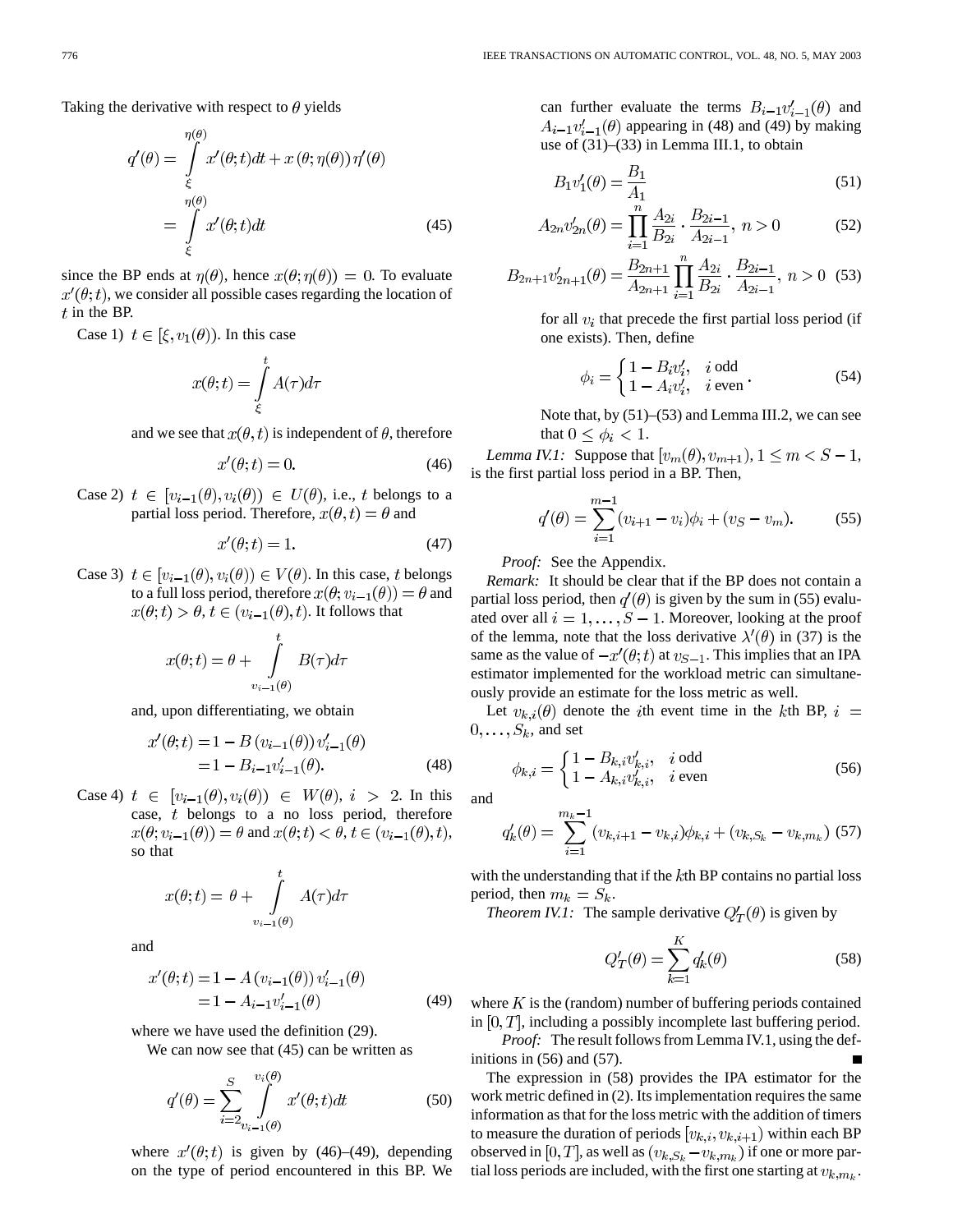#### V. IPA ESTIMATOR UNBIASEDNESS

We now prove the unbiasedness (as defined in Section III) of the IPA derivatives  $L'_T(\theta)$  and  $Q'_T(\theta)$  obtained previously. Note that we do not concern ourselves with the issue of estimator consistency which involves letting  $T \to \infty$ , since it is hard to justify steady state in the setting we are considering; rather we concentrate on obtaining reliable shorter-term sensitivity information tracking the behavior of the network and seeking to continuously improve its performance.

In general, the unbiasedness of an IPA derivative  $\mathcal{L}'(\theta)$  is ensured by the following two conditions (see [21, Lemma A2, p. 70]): i) For every  $\theta \in \Theta$ , the sample derivative  $\mathcal{L}'(\theta)$  exists w.p. 1. ii) W.p. 1, the random function  $\mathcal{L}(\theta)$  is Lipschitz continuous throughout  $\Theta$ , and the (generally random) Lipschitz constant has a finite first moment. We have already discussed the mild technical conditions required to ensure the existence of  $L'_T(\theta)$  and  $Q'_T(\theta)$ . Consequently, establishing the unbiasedness of  $L'_T(\theta)$  and  $Q'_T(\theta)$  as estimators of  $dE[L_T(\theta)]/d\theta$  and  $d\mathbb{E}[Q_T(\theta)]/d\theta$ , respectively, reduces to verifying the Lipschitz continuity of  $L_T(\theta)$  and  $Q_T(\theta)$  with appropriate Lipschitz constants. Let  $N(T)$  be the random number of all events (exogenous and endogenous) in  $[0, T]$ . Then, under the assumption that  $\mathbb{E}[N(T)] < \infty$ , we shall establish next that  $L'_T(\theta)$  and  $Q'_T(\theta)$ are indeed unbiased estimators.

As stated in Section III, the buffer content  $x(\theta; t)$  over any sample path can be classified as belonging to one of three sets, i.e., partial loss  $U(\theta)$ , full loss  $V(\theta)$ , and no loss  $W(\theta)$ . Let us denote by  $x(\theta + \Delta \theta; t)$  the buffer content in a *perturbed* sample path resulting when  $\theta$  is replaced by  $\theta + \Delta\theta$ . Then, this classification applied to both the nominal and perturbed sample paths is as follows:

$$
U: x(\theta; t) = \theta \quad x(\theta + \Delta\theta; t) = \theta + \Delta\theta \tag{59}
$$

$$
V: x(\theta; t) \ge \theta \quad x(\theta + \Delta\theta; t) \ge \theta + \Delta\theta \tag{60}
$$

$$
W: x(\theta; t) \le \theta \quad x(\theta + \Delta\theta; t) \le \theta + \Delta\theta. \tag{61}
$$

At this point it is worth recalling that  $x(\theta; t)$  and  $x(\theta + \Delta \theta; t)$ are continuous functions of  $t$  due to **Assumption 1 a**). Next, we show in Lemma V.2 that  $0 \leq \Delta x(t) \leq \Delta \theta$  for all  $t \in$ [0, T], where  $\Delta x(t) = x(\theta + \Delta \theta; t) - x(\theta; t)$  and  $\Delta \theta > 0$  (the case  $\Delta \theta$  < 0 is similarly handled). To do so, we first show the following result.

*Lemma V.1:* Consider a BP  $\mathcal{B}_k = [\xi_k, \eta_k(\theta)]$ , and assume that  $0 \leq \Delta x(\xi_k) \leq \Delta \theta$ . Then

$$
0 \le \Delta x(t) \le \Delta \theta \quad \text{for all } t \in [\xi_k, \eta_k(\theta)).\tag{62}
$$

*Proof:* See the Appendix.

*Lemma V.2:* For all  $t \in [0, T]$ 

$$
0 \le \Delta x(t) \le \Delta \theta.
$$

*Proof:* See Appendix.

We are now ready to show the unbiasedness of  $L'_{\mathcal{T}}(\theta)$  and  $Q'_T(\theta)$ .

*Theorem V.1:* The IPA estimates  $L'_T(\theta)$  (given in (41)) and  $Q'_T(\theta)$  (given in (58)) are unbiased estimates of  $dE[L_T(\theta)]/d\theta$ and  $d\mathbb{E}[Q_T(\theta)]/d\theta$ , respectively. In other words

$$
\mathbb{E}\left[L'_T(\theta)\right] = \frac{d\mathbb{E}\left[L_T(\theta)\right]}{d\theta} \quad \text{and} \quad \mathbb{E}\left[Q'_T(\theta)\right] = \frac{d\mathbb{E}\left[Q_T(\theta)\right]}{d\theta}
$$

*Proof:* We start with  $L'_T(\theta)$  and recall (4). By partitioning  $[0, T]$  into all buffering and empty periods of the nominal sample path and setting  $\Delta \gamma(\tau) = \gamma(\theta + \Delta \theta; t) - \gamma(\theta; t)$ , we get

$$
\Delta L_T(\theta) = \sum_{k=1}^K \int_{\xi_k}^{\eta_k(\theta)} \Delta \gamma(\tau) d\tau + \sum_{k=1}^{K-1} \int_{\eta_k(\theta)}^{\xi_{k+1}} \Delta \gamma(\tau) d\tau
$$

$$
= \sum_{k=1}^K \int_{\xi_k}^{\eta_k(\theta)} \Delta \gamma(\tau) d\tau
$$
(63)

where the second term is zero since for all  $t \in [\eta_k(\theta), \xi_{k+1})$  we have  $x(\theta; t) = 0$  and from Lemma V.2  $x(\theta + \Delta\theta; t) \leq \Delta\theta$  $\theta + \Delta\theta$ , which implies that no loss is possible in the perturbed sample path over  $[\eta_k(\theta), \xi_{k+1})$ . Next, we can write

$$
x(\theta; \eta_k(\theta)) = x(\theta; \xi_k) + \int_{\xi_k}^{\eta_k(\theta)} A(\tau) d\tau - \int_{\xi_k}^{\eta_k(\theta)} \gamma(\theta; \tau) d\tau
$$

$$
x(\theta + \Delta\theta; \eta_k(\theta)) = x(\theta; \xi_k) + \Delta x(\xi_k) + \int_{\xi_k}^{\eta_k(\theta)} A(\tau) d\tau
$$

$$
- \int_{\xi_k}^{\eta_k(\theta)} \gamma(\theta + \Delta\theta; \tau) d\tau
$$

where we have used  $\Delta x(\xi_k) = x(\theta + \Delta \theta; \xi_k) - x(\theta; \xi_k)$ . Subtracting the first from the second equation, we get

$$
\Delta x(\eta_k) = \Delta x(\xi_k) - \int\limits_{\xi_k}^{\eta_k(\theta)} \Delta \gamma(\tau) d\tau.
$$

Using  $0 \leq \Delta x(t) \leq \Delta \theta$  in Lemma V.2, we get from the previous equation

$$
\Delta \theta \geq \Delta x(\xi_k) - \int_{\xi_k}^{\eta_k(\theta)} \Delta \gamma(\tau) d\tau \geq - \int_{\xi_k}^{\eta_k(\theta)} \Delta \gamma(\tau) d\tau
$$

and

$$
0 \leq \Delta x(\xi_k) - \int_{\xi_k}^{\eta_k(\theta)} \Delta \gamma(\tau) d\tau \leq \Delta \theta - \int_{\xi_k}^{\eta_k(\theta)} \Delta \gamma(\tau) d\tau
$$

and it follows that

$$
\int_{\xi_k}^{\eta_k(\theta)} \Delta \gamma(\tau) d\tau \Bigg| \leq \Delta \theta.
$$

Combining this inequality with (63), we get

$$
|\Delta L_T(\theta)| \le \sum_{k=1}^K \left| \int_{\xi_k}^{\eta_k(\theta)} \Delta \gamma(\tau) d\tau \right| \le K |\Delta \theta|. \tag{64}
$$

where  $\mathbb{E}[K] < \infty$  since, by assumption,  $\mathbb{E}[N(T)] < \infty$ . Next, we consider  $Q'_T(\theta)$  for which we can write

$$
Q_T(\theta) = \int_0^T x(\theta; \tau) d\tau
$$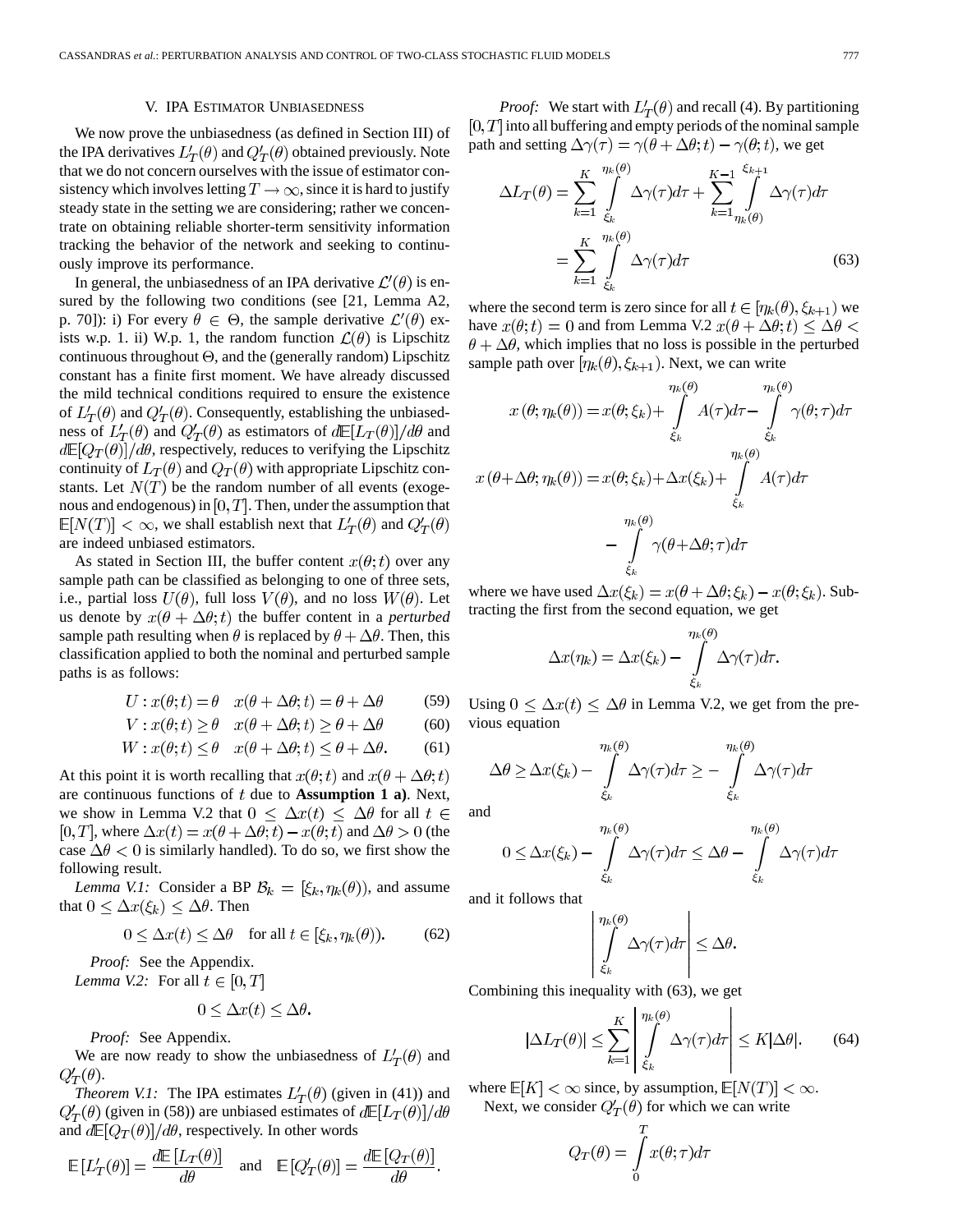therefore,

$$
|\Delta Q_T(\theta)| = \left| \int_0^T \Delta x(\tau) d\tau \right| \le T|\Delta \theta| \tag{65}
$$

where the last inequality is again due to Lemma V.2. Equations (64) and (65) show that the performance measures of interest are Lipschitz continuous and the proof is complete.

*Remark:* For the more commonly used performance metrics  $(1/T)E[L_T(\theta)]$  (the Expected Loss Rate over [0, T]) and  $(1/T)\mathbb{E}[Q_T(\theta)]$  (the expected buffer content over  $[0, T]$ ), the Lipschitz constants become  $N(T)/T$  and 1, respectively. As  $T \rightarrow \infty$ , the former quantity typically converges to the exogenous event rate.

# VI. OPTIMAL BUFFER CONTROL USING SFM-BASED IPA **ESTIMATORS**

Let us return to the buffer control problem with cost function (3), illustrating one of several possible means to quantify network performance objectives by trading off the expected loss rate (with a rejection penalty  $R$ ) of class 1 for the expected queue length. The optimal threshold parameter,  $\theta^*$ , may be determined through a standard stochastic approximation algorithm

$$
\theta_{n+1} = \theta_n - \nu_n H_n \left( \theta_n, \omega_n^{\text{SFM}} \right), \ n = 0, 1, \dots \tag{66}
$$

where  $\{\nu_n\}$  is a step size sequence and  $H_n(\theta_n, \omega_n^{\text{SFM}})$  is an estimate of  $dJ_T/d\theta$  evaluated at  $\theta = \theta_n$  and based on information obtained from a sample path of the SFM denoted by  $\omega_n^{\text{SFM}}$ . In our case, the gradient estimator  $H_n(\theta, \omega_n^{\text{SFM}})$  is the IPA estimator of  $dJ_T/d\theta$  based on (41) and (58), evaluated over a simulated sample path  $\omega_n^{\text{SFM}}$  of length T. The estimation is followed by a control update performed through (66) based on the value of  $H_n(\theta, \omega_n^{\text{SFM}})$ . Details on stochastic approximation algorithms, including conditions required for convergence to an optimum (generally local, unless the form of the cost functions ensures the existence of a single optimum) may be found, for instance, in [20]. However, as already mentioned in the previous section, recognizing the absence of steady state in networks, our main concern is with tracking network performance and seeking continuous improvements as operating conditions change.

The interesting observation here is that the same estimator may be used in the real system as follows. We can observe all events involved in the evaluation of  $Q'_T(\theta)$  and  $L'_T(\theta)$  in (58), (41), i.e., the starting and ending points of partial loss, full loss, and no loss periods on a sample path of the actual system (denoted by  $\omega_n^{\text{DES}}$ ). Assuming that at these event times the arrival rates of both class 1 and class 2 traffic, as well as the service rate, are known (otherwise, they have to be measured on line), then the threshold parameter is updated as follows:

$$
\theta_{n+1} = \theta_n - \nu_n H_n \left( \theta_n, \omega_n^{\text{DES}} \right), \ n = 0, 1, \dots \tag{67}
$$

where the only difference from (66) is that data are obtained from  $\omega_n^{\text{DES}}$  (a sample path of the "real" system) instead of  $\omega_n^{\text{SFM}}$ (as sample path of the SFM which one can only simulate). In other words, the *form* of the IPA estimators is obtained by analyzing the system as a SFM, but the associated *values* are based on real data.

Recall that our analysis over an interval  $[0, T]$  was based on the convention that  $x(\theta; 0) = 0$ . Thus, after a control update in (67) the state should be reset to 0. In the case of off-line control, this simply amounts to simulating the system after resetting its state to 0. In the more interesting case of online control, we can take advantage of the following simple observation. Looking at (40) and (57), note that both estimators depend *only* on the portion of a BP that starts at  $v_1$ , i.e., the first time the buffer reaches the value  $\theta$  (if at all); all data since the BP starts and prior to this event are irrelevant to the gradient estimator  $H_n(\theta_n,\omega_n^{\text{DES}})$ . The implication is that *any initial value*  $x(\theta_n; 0) < \theta_n$  may be used without affecting the IPA gradient estimates obtained over an interval  $[0, T]$  at the *n*th iteration of (67). If the *n*th iteration ends at time  $\tau_n$  and the state is  $x(\theta_n; \tau_n) < \theta_{n+1}$ , then the next iteration immediately starts. Otherwise, one may either wait until a value below  $\theta_{n+1}$  is observed and initiate the next iteration or simply proceed right away, thus, incurring an initialization (transient) error in the estimate (which is negligible for large values of  $T$  as also seen in the numerical results obtained when this approach is taken).

Fig. 3 shows the results of the application of this scheme to a single-node SFM with two traffic classes (as in Fig. 1) where the service process is assumed deterministic with  $\beta(t) = \beta$ remaining constant throughout the simulation and the service rate is 20 000 packets per second, which corresponds approximately to a 10 Mb/s link processing 512 b packets. The arrival rate process  $\alpha_1(t)$  is piecewise constant; each interval over which  $\alpha_1(t)$  remains constant is exponentially distributed with rate parameter 25 (i.e., a mean of 0.04 s) and the corresponding traffic rate value is uniformly distributed over [1000,14000] packets per second. Similarly,  $\alpha_2(t)$  is piecewise constant and each interval over which  $\alpha_2(t)$  remains constant is exponentially distributed with rate parameter 100 (i.e., a mean of 0.01 s) and the corresponding traffic rate value is uniformly distributed over [2000,22000] packets per second. Both class 1 and class 2 packet interarrival times are exponentially distributed. The rejection cost is  $R = 1$ , and the simulation length in between control updates in (67) is  $T = 100$  s. For simplicity, the step size is kept constant with  $\nu_n = 500$ . This is consistent with our earlier point that our concern is with tracking network performance rather than seeking some optimal threshold value assuming a stationary setting; in the latter case, we would choose a decreasing sequence  $\{\nu_n\}$  that satisfies standard conditions (e.g., see [20]), whereas by maintaining a fixed value we are able to respond to changes captured by varying cost sensitivities. In Fig. 3, 'J (DES)' denotes cost curves obtained by estimating  $J_T(\theta)$  over different discrete values of  $\theta = 1, 2, \dots$ , 'J (SFM)' denotes curves obtained by estimating  $J_T(\theta)$  over different values of  $\theta$ , and 'Opt.Algo.' represents the optimization process (67), where we maintain real-valued thresholds throughout. All cost curves are obtained by averaging 30 sample paths, while the 'Opt.Algo' curve is obtained by executing (67) only once. During a simulated sample path, packets are generated according to the characteristics described above so that arrival rates are known when their values are required in (41) and (58). In order to detect events that start or end a partial loss, full loss, or no loss period, we simply observe the state of the buffer. When the buffer content increases and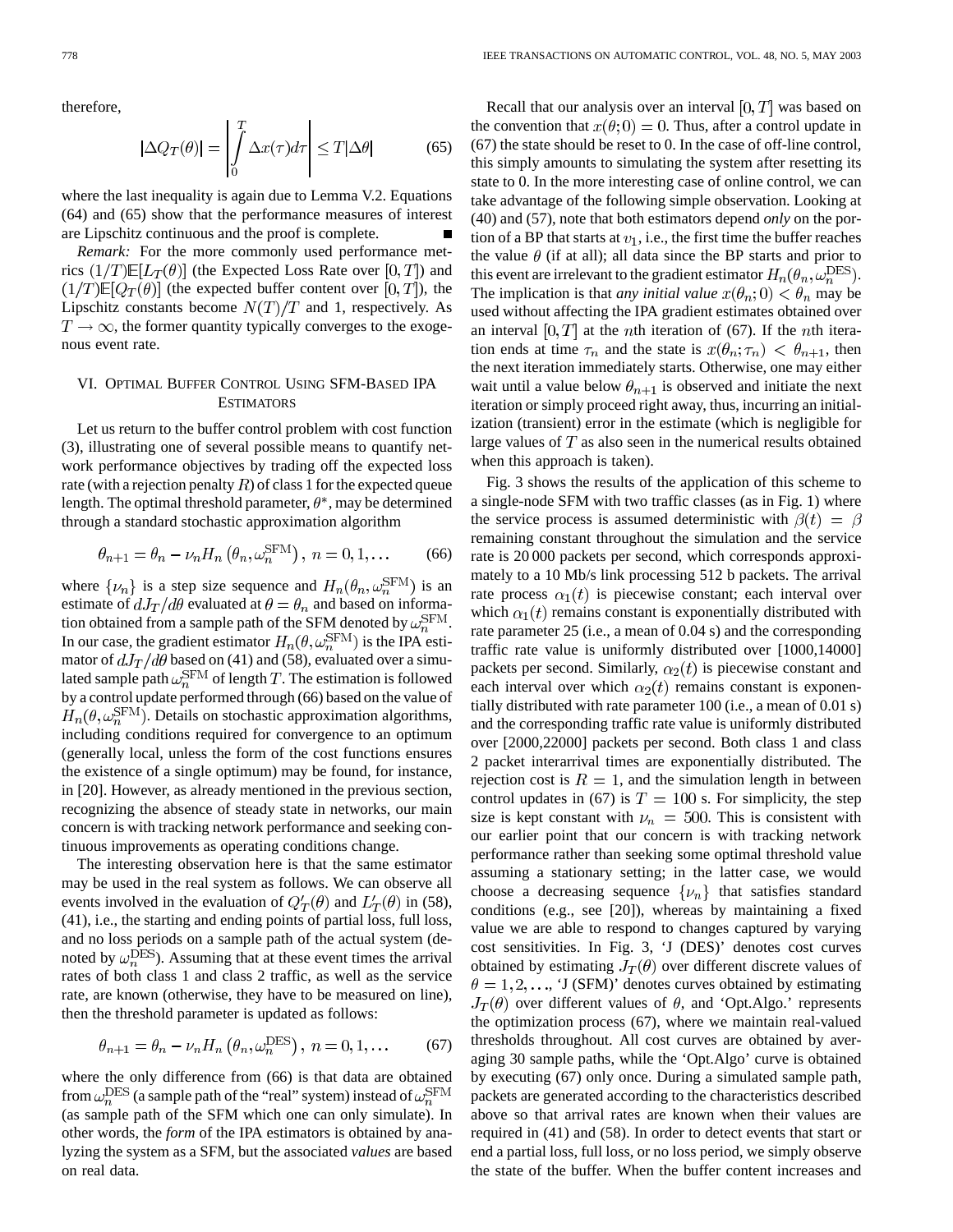

Fig. 3. Optimal threshold determination in an actual system using SFM-based gradient estimators.

reaches the value  $\theta_n$ , we look at the values of  $\alpha_1$ ,  $\alpha_2$ , and  $\beta$  at that time. If  $\alpha_1 + \alpha_2 - \beta > 0$  and  $\alpha_2 - \beta < 0$ , we identify the start of a partial loss period; if  $\alpha_2 - \beta > 0$ , this implies the start of a full loss period, and so on. Based on this information, we can calculate the IPA estimator  $H_n(\theta_n, \omega_n^{\text{DES}})$  along the sample path until we reach the end of a control update interval  $[0, T]$ . At this point, the threshold is updated and the process repeats. As seen in Fig. 3, the threshold value obtained through (67) using the SFM-based gradient estimator based on (41), (58) either recovers the optimal threshold  $\theta^*$  or is very close to it. Similar results have been obtained for many examples involving different arrival processes and traffic intensities.

Finally, in order to investigate the effect of the parameter  $T$  in the optimization process, we implemented (67) with estimated over shorter interval lengths  $T = 10$  s and  $T = 1$  s. The results are shown in the second plot of Fig. 3, compared with the original  $T = 100$  s. As expected, the variance of the cost at each step increases with shorter estimation intervals and becomes very large for estimation intervals as short as  $T = 1$  s. However, the sensitivity estimates are still sufficient to drive threshold adjustments toward the optimal cost (which we did not actually attempt to achieve). We should also point out that the class 1 loss probabilities on the 'J (DES)' cost curve for threshold values above 2000 (where the algorithm operates after the first few steps) are of the order of  $10^{-3}$ .

#### VII. CONCLUSION AND FUTURE WORK

Our ultimate goal in using IPA for SFMs is to develop an approach for on-line network-wide control that is efficient and does not require any node decomposition assumptions. Toward this goal, we have considered in this paper an SFM of a communication network node with two traffic classes, one uncontrolled and one subject to threshold-based buffer control. Our objective is to control the threshold parameter so as to optimize performance captured by combining loss and workload metrics. We have developed IPA estimators for these metrics with respect to the threshold and shown them to be unbiased. The simplicity of the estimators derived and the fact they are not dependent on knowledge of the traffic arrival or service processes makes them attractive for online control and optimization. For a class of buffer control problems, we have shown how to use an optimization scheme (and illustrated it through numerical examples) for a discrete-event model (viewed as a real, queueing-based single-node system) using the IPA gradient obtained from its SFM counterpart. It is worth pointing out that there is no IPA derivative for the discrete-event model, since its associated control parameter is discrete.

As in our earlier work [8], where we considered a SFM for a single node and single traffic class, we have found that SFMs provide means for determining optimal control parameter settings (rather than attempting to use them for performance analysis). The presence of multiple traffic classes complicates the analysis required, but still yields simple IPA estimators. The model we have considered here assumes infinite buffer capacity; this assumption can be relaxed and our results can be extended to account for a finite buffer, which also directly leads to an extension of the analysis to more than two traffic classes. This is the subject of ongoing work (see [16]).

As already mentioned, our ongoing research is geared toward the use of SFMs and IPA methods for network-wide control and optimization. This requires analyzing the effect of perturbation propagation across network nodes, each node modeled as shown in Fig. 1, with the ability to control incoming traffic while also accommodating interfering (uncontrolled) traffic that has originated elsewhere in the network. Thus, we envision an on-line network congestion control capability that does not require node decomposition and is general in the sense that it does not require knowledge of the traffic and service processes involved and only limited rate information. Toward the same goal, our ongoing work is also considering how to develop IPA methods that include network feedback effects (i.e., allowing arriving traffic processes to depend on the buffer content in different ways) and how to allow for the possibility of packet processing other than through the usual first-in–first-out discipline.

#### **APPENDIX**

*Proof of Lemma III.1:* Let us first consider periods prior to  $[v_m(\theta), v_{m+1})$ . We start with the observation that before the first partial loss period at  $v_m(\theta)$ , we must alternately observe no loss periods in  $W(\theta)$  and full loss periods in  $V(\theta)$ . Moreover, the first period must belong to  $W(\theta)$ . It follows that if m is even, periods  $[v_{2n}(\theta), v_{2n+1}(\theta)), n = 0, 1, \ldots, (m/2)$ , belong to  $W(\theta)$ , while  $[v_{2n+1}(\theta), v_{2n+2}(\theta)), n = 0, 1, ..., (m/2),$ belong to  $V(\theta)$ . If m is odd, then  $[v_{2n}(\theta), v_{2n+1}(\theta)),$  $0, 1, \ldots, ((m - 1)/2)$ , belong to  $W(\theta)$ , and  $\overline{n}$  $=$  $[v_{2n+1}(\theta), v_{2n+2}(\theta)), n = 0, 1, \ldots, ((m-1)/2)$  belong to  $V(\theta)$ .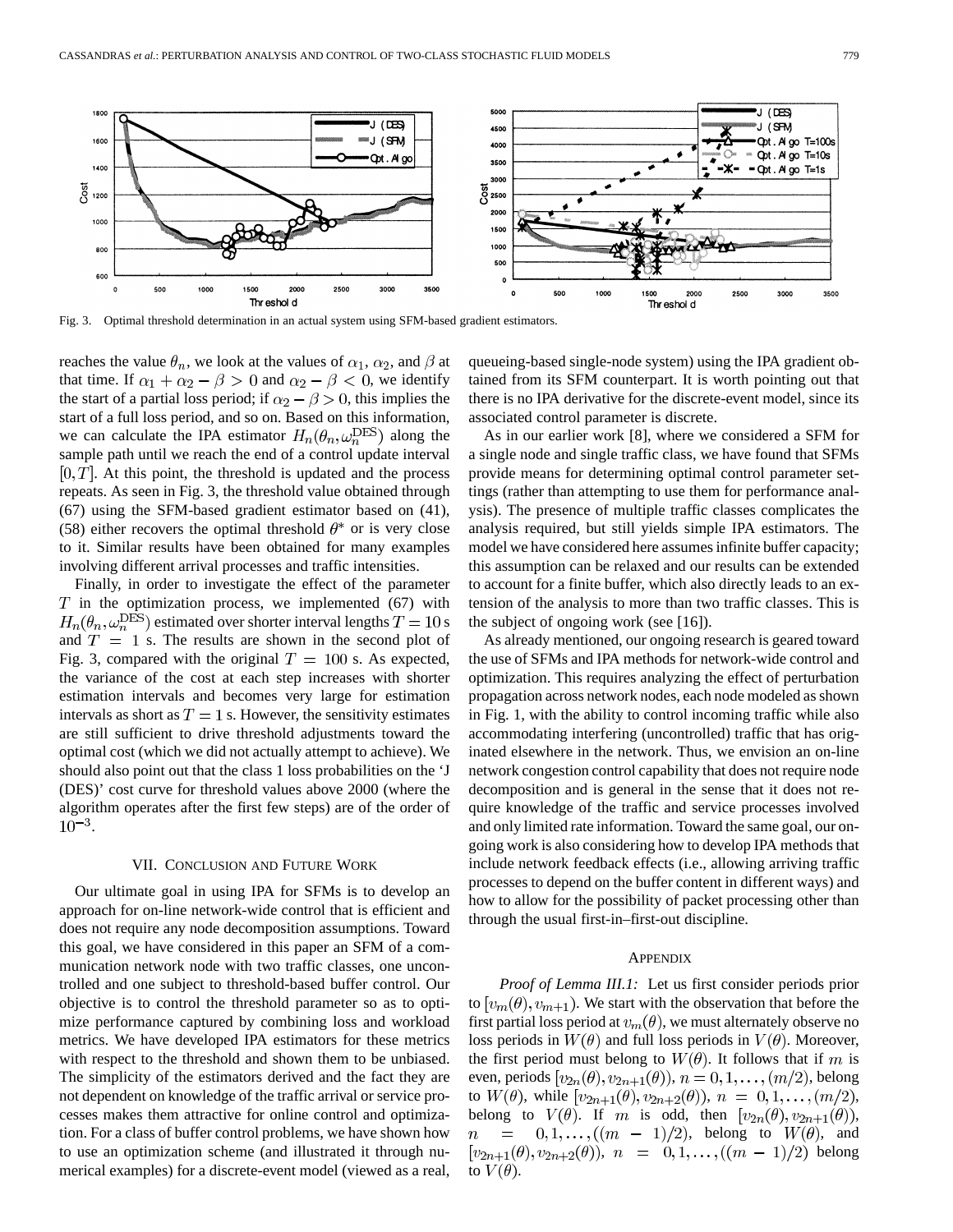For the case  $i = 1$ , note that (31) immediately follows from (26) and the convention  $A_0 \equiv 1$ . For periods  $[v_{2n}(\theta), v_{2n+1}(\theta)), n > 0$ , that belong to  $W(\theta)$ , by (27) we have  $v'_{2n+1}(\theta) = (A_{2n}/A_{2n+1})v'_{2n}(\theta)$ , and for periods  $[v_{2n}(\theta), v_{2n+1}(\theta)), n > 0$ , in  $V(\theta)$ , by (24), we have  $v'_{2n}(\theta) = (B_{2n-1}/B_{2n})v'_{2n-1}(\theta)$ . Therefore, given (31), we can start with this equation setting  $n = 1$  to obtain  $v_2'(\theta)$  and, proceeding recursively, we obtain all  $v_i'(\theta)$  in (33) and (32).

Finally, we consider  $v_i'(\theta)$  for all periods following  $[v_m(\theta), v_{m+1})$ . Recall the fact that  $v_{m+1}$  is locally independent of  $\theta$ , therefore  $v'_{m+1} = 0$ . Moreover,  $v_{m+1}$  is the starting point of either a full loss period or a no loss period. In the former case, it follows from (24) that  $v'_{m+2} = 0$ . In the latter case, it follows from (27) that  $v'_{m+2} = 0$ . This process repeats until the next partial loss period (if any) is encountered, and all subsequent event time derivatives maintain a zero value until the end of the BP.

*Proof of Lemma III.2:* Let us first consider event times of the general form  $v_{2n+1}$  with  $n \geq 0$ . Beginning with  $v_1$ , when the no loss period  $(\xi, v_1)$  which starts the BP switches to a full loss period, note that all  $v_{2n+1}$  correspond to starts of full loss periods, therefore  $B(v_{2n+1}) > 0$  and by (30) we have  $B_{2n+1} >$ 0. Then, using (29), we have  $A_{2n+1} \geq B_{2n+1} > 0$ , therefore,  $0 < B_{2n+1}/A_{2n+1} \leq 1$ . On the other hand, event times of the general form  $v_{2n}$  with  $n > 0$  are instants when no loss periods start, implying that  $A(v_{2n}) < 0$ . Thus, by (29),  $A_{2n} < 0$ , and, recalling (30), we get  $B_{2n} \leq A_{2n} < 0$ , so that  $0 < A_{2n}/B_{2n} \leq$ 1 completing the proof.

*Proof of Lemma III.3:* We start with the case where a BP contains at least one partial loss period and let  $[v_m(\theta), v_{m+1}) \in U(\theta), m \geq 1$  be the first such period. Let us first consider the general case where  $m > 1$ ; the special case where  $m = 1$  will easily follow. Thus, if  $m > 1$ , then all periods preceding  $[v_m(\theta), v_{m+1}]$  belong to either  $W(\theta)$ or  $V(\theta)$  and appear alternately with the first one belonging to  $W(\theta)$ . From (21), it is clear that terms contributing to the loss derivative  $\lambda'(\theta)$  prior to  $v_m(\theta)$  are due only to full loss periods belonging to  $V(\theta)$  and given by (25); in particular, every full loss period  $[v_{i-1}(\theta), v_i(\theta))$  will contribute  $-A_{i-1}v'_{i-1}(\theta) + A_i v'_{i}(\theta), i = 2, 4, \dots$  In addition, we know that the ensuing period  $[v_i(\theta), v_{i+1}(\theta))$  is a no loss period and from (27) we have  $A_i v_i'(\theta) = A_{i+1} v_{i+1}'(\theta), i = 2, 4, ...$ , and following is another full loss period  $[v_{i+1}(\theta), v_{i+2}(\theta))$  contributing, by (25),  $-A_{i+1}v'_{i+1}(\theta) + A_{i+2}v'_{i+2}(\theta)$ ,  $i = 2, 4, ...$ We can see that the combination of the aforementioned results is  $-A_{i-1}v'_{i-1}(\theta) + A_{i+2}v'_{i+2}(\theta)$ ,  $i = 2, 4, ...$  Proceeding in this fashion for  $i = 1, \ldots, m - 1$ , we get the contribution to  $\lambda'(\theta)$  as follows: i) If  $[v_{m-1}(\theta), v_m(\theta))$  is a no loss period, then the contribution from all full loss periods up to  $v_m(\theta)$  is  $-A_1v'_1(\theta) + A_{m-1}v'_{m-1}(\theta)$ ; and ii) if  $[v_{m-1}(\theta), v_m(\theta)]$  is a full loss period, then the contribution from all full loss periods up to  $v_m(\theta)$  is  $-A_1v'_1(\theta) + A_mv'_m(\theta)$ . Next, look at the first partial loss period  $[v_m(\theta), v_{m+1}(\theta)), m > 1$ . According to (22) its contribution to  $\lambda'(\theta)$  is  $-A_m v'_m(\theta)$ . If ii) holds, then adding the last two contributions we immediately see that the accumulated contribution at  $v_{m+1}$  is  $-A_1v'_1(\theta)$ . If i) holds, then recall (27), implying that  $A_{m-1}v'_{m-1}(\theta) = A_m v'_m(\theta)$ . Thus, we again get the accumulated contribution at  $v_{m+1}$  as  $-A_1v'_1(\theta)$ .

Moreover, from (26), we know that  $-A_1v'_1(\theta) = -1$ , which implies that the contribution to  $\lambda'(\theta)$  up to this point is simply  $-1$ . It remains to show that following the first partial loss period  $[v_m(\theta), v_{m+1}(\theta)]$  all further contributions to the loss derivative  $\lambda'(\theta)$  are 0. By Lemma III.1,  $v_i'(\theta) = 0$  for all  $i = m+1, \ldots, S-1$ . Then, observing in (22) and (25) that all derivatives consist of terms with multiplicative factors in these  $v'_{i}(\theta)$ , it follows that all contributions to  $\lambda'(\theta)$  are indeed 0 and we obtain (36).

In the case where  $m = 1$ , the only contribution to  $\lambda'(\theta)$ comes from the partial loss period  $[v_1(\theta), v_2)$ , which, by (22), contributes  $-A_1v'_1(\theta)$ . Since, from (26), we have  $-A_1v'_1(\theta) =$  $-1$ , (36) is immediately obtained.

Next, consider the case where the BP  $[\xi, \eta(\theta)]$  contains no partial loss period. This means the whole BP is a sequence of alternating no loss periods and full loss periods. Proceeding exactly as above when analyzing the periods preceding the first partial loss period, we obtain a similar result as ii):  $-A_1v'_1(\theta) +$  $A_{S-1}v'_{S-1}(\theta)$ . We already know  $-A_1v'_1(\theta) = -1$ , so it remains to determine  $A_{S-1}v'_{S-1}(\theta)$ . Because the first and last periods,  $[\xi, v_1(\theta)]$  and  $[v_{S-1}(\theta), \eta(\theta)]$ , respectively, are no loss periods, in between the number of periods must be odd, hence,  $S-1$  is even. Using (32) in Lemma III.1, we obtain (37). Finally, by Lemma III.2, (38) immediately follows.

*Proof of Lemma IV.1:* From Lemma III.1, we know that  $v_i'(\theta) = 0$  for all  $v_i \ge v_{m+1}$ . Therefore, looking at (47)–(49) we see that  $x'(\theta; t) = 1$  for all  $t \in [v_i(\theta), v_{i+1}), i \geq m$ . Thus, from (50), we have

$$
\sum_{i=m+1}^{S} \int_{v_i(\theta)}^{v_i(\theta)} x'(\theta; t) dt = \sum_{i=m+1}^{S} [v_i(\theta) - v_{i-1}(\theta)]
$$
  
=  $v_S - v_m$ . (68)

Let us now consider periods  $p_i(\theta)$  preceding  $p_m(\theta)$ . We know that  $p_{2n+1}$ ,  $n = 0, 1, \ldots$  must be full loss periods and  $p_{2n}$ ,  $n = 0, 1, \dots$  must be no loss periods. Thus, for any  $p_{2n+1}$ , (48) applies and we have  $x'(\theta; t) = 1 - B_{2n+1} v'_{2n+1}(\theta)$ , and for  $p_{2n}$ , (49) applies and we have  $x'(\theta; t) = 1 - A_{2n} v'_{2n}(\theta)$ . Observe that these expressions for  $x'(\theta; t)$  are independent of t. Thus, using (54), it follows from (50) that each period preceding  $p_m$ contributes a term  $(v_{i+1} - v_i)\phi_i$  (except for the first period for which (46) applies). Combining this with (68) yields (55).

*Proof of Lemma V.1:* Consider the increasing sequence  $t_0 < t_1 < \cdots < t_N < t_{N+1}$  such that  $t_0 = \xi_k$ ,  $t_{N+1} = \eta_k(\theta)$ and at each  $t_j$ ,  $j = 1, ..., N$ , either the state  $x(\theta; t)$  of the nominal sample path switches to a different set among  $U(\theta)$ ,  $V(\theta)$ , and  $W(\theta)$ , or the state  $x(\theta + \Delta\theta; t)$  of the perturbed sample path switches to a different set among  $U(\theta + \Delta\theta)$ ,  $V(\theta + \Delta\theta)$ , and  $W(\theta + \Delta\theta)$ . Therefore, for all  $t \in [t_j, t_{j+1})$ , the state of each sample path is contained in one of the three sets  $U(\cdot)$ ,  $V(\cdot)$ , or  $W(\cdot)$ . Let  $I_j = [t_j, t_{j+1})$ . Depending on which set  $x(\theta; t)$ and  $x(\theta + \Delta\theta; t)$  belong to over the interval  $I_i$ , there are nine cases to consider. In the following, we use the notation  $(S_1, S_2)$ ,  $S_i \in \{U, V, W\}$  to denote the state set in the nominal and perturbed sample paths, respectively. The proof is by induction over all intervals  $I_j$ ,  $j = 0, \ldots, N$ . For the first interval  $I_0 = [\xi_k, t_1)$ , the nominal and perturbed sample paths are in the no loss set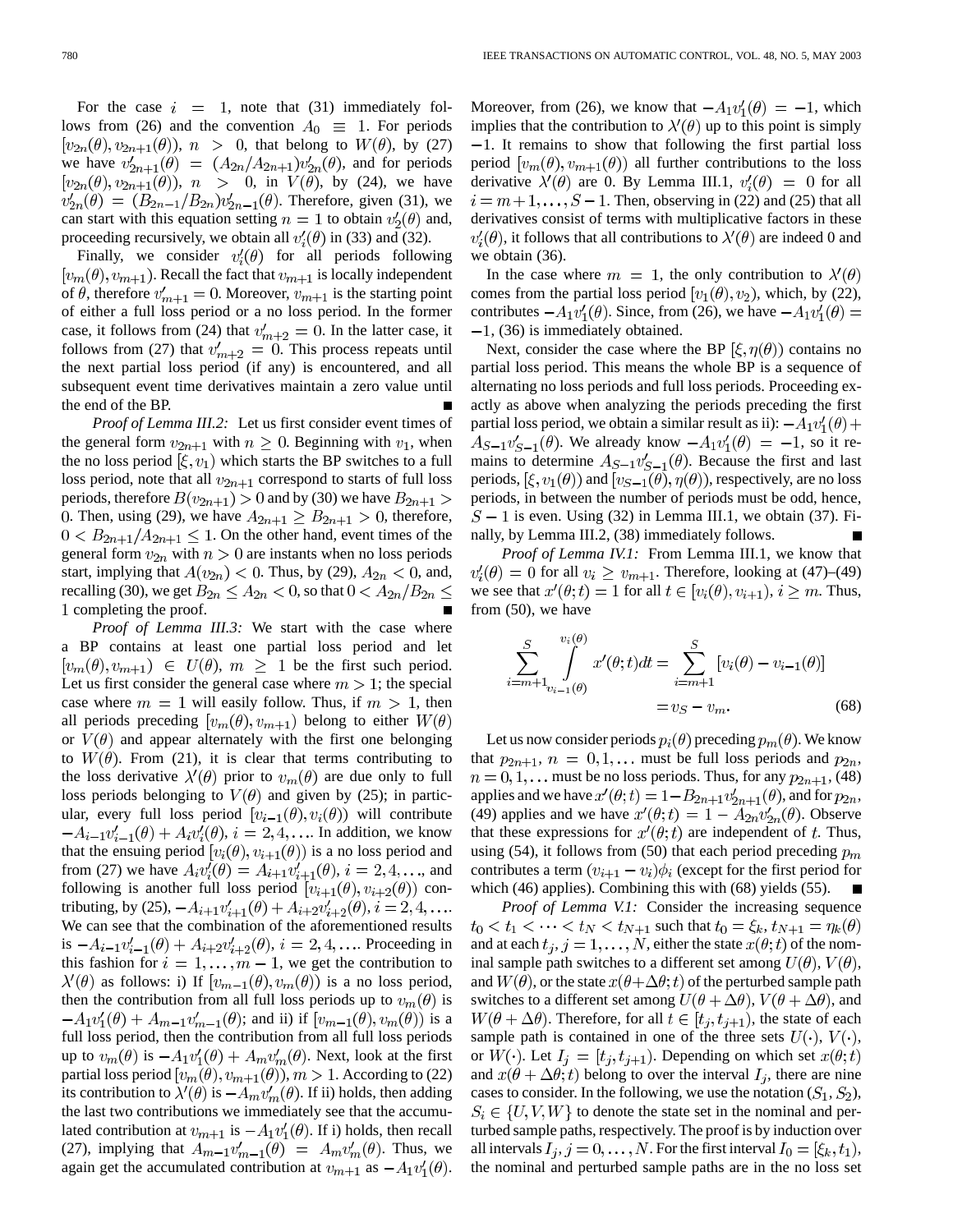$W(\theta)$  and  $W(\theta + \Delta \theta)$  respectively, therefore the change in the state of the two sample paths is identical, given by (18). As a result  $\Delta x(t) = \Delta x(\xi_k) \leq \Delta \theta$  for all  $t \in [\xi_k, t_1]$  where the last inequality is by assumption. Similarly,  $\Delta x(t) \geq 0$ , since  $\Delta x(\xi_k) \geq 0$ . Next, we assume that  $0 \leq \Delta x(t) \leq \Delta \theta$  for all  $t \in I_{j-1} = [t_{j-1}, t_j)$  and show that  $0 \leq \Delta x(t) \leq \Delta \theta$  for all  $t \in I_j = [t_j, t_{j+1})$  by considering all nine possible cases previously mentioned.

- 1)  $(U, U)$ : Using (59), we immediately get  $\Delta x(t) = \Delta \theta$ .
- 2)  $(V, V)$ : The change in the state of the two sample paths is identical given by (15), therefore,  $\Delta x(t) = \Delta x(t_j) \leq$  $\Delta\theta$  for  $t \in I_i$ , where the inequality is due to the continuity of  $x(t)$  and the induction hypothesis. Similarly,  $\Delta x(t) \geq 0$ , since  $\Delta x(t_i) \geq 0$ .
- 3)  $(W, W)$ : By a similar argument as in 2),  $0 \leq \Delta x(t) \leq$  $\Delta\theta$ .
- 4)  $(U, V)$ : Since  $x(\theta; t) = \theta$  due to (59) and  $x(\theta + \Delta\theta; t) \geq \theta + \Delta\theta$  due to (60), we get that  $\Delta x(t_i) \geq \Delta \theta$ . By the induction hypothesis and the continuity of  $x(t)$ ,  $\Delta x(t_i) \leq \Delta \theta$ , therefore we must have  $\Delta x(t_i) = \Delta \theta$ . Since  $x(\theta; t_i) = \theta$ , it follows that  $x(\theta + \Delta\theta; t_i) = \theta + \Delta\theta$ . In order to have a full loss period in the perturbed sample path, we *must* have  $x(\theta + \Delta\theta; t_i^+) > \theta + \Delta\theta$ , i.e.,  $(dx(\theta + \Delta\theta; t_i)/dt^+) > 0$ , therefore  $\alpha_2(t_j^+) - \beta(t_j^+) > 0$  (see (15)). However, since the nominal sample path is in a partial loss period,  $\alpha_2(t) - \beta(t) < 0$  for all  $t \in (t_j, t_{j+1})$  [see (11)], yielding a contradiction. As a result, this case cannot possiblly occur.
- 5)  $(V, U)$ : From (59), we have  $x(\theta + \Delta\theta; t) = \theta + \Delta\theta$ and from (60),  $x(\theta; t) \geq \theta$ . Therefore, we immediately get  $\Delta x(t) \leq \Delta \theta$ . To prove that  $\Delta x(t) \geq 0$ , note that since the perturbed sample path is in a partial loss period,  $\alpha_2(t) - \beta(t) < 0$  for all  $t \in I_i$ . Moreover, since the nominal sample path is in a full loss period, we must have  $\left(\frac{dx(\theta;t)}{dt}\right) = \alpha_2(t) - \beta(t) < 0$  [see (15)]. Therefore, since  $x(\theta + \Delta\theta; t) = \theta + \Delta\theta$  and  $\Delta x(t_i) \geq 0$  by the induction hypothesis, it follows that  $\Delta x(t) \geq \Delta x(t_i) \geq$ 0 for all  $t \in I_i$ .
- 6)  $(W, V)$ : Using an argument similar to 4), we can show this is also an impossible case.
- 7)  $(V, W)$ : Using an argument similar to 5), we can show  $0 \leq \Delta x(t) \leq \Delta \theta$  for all  $t \in I_i$ .
- 8)  $(W, U)$ : Using an argument similar to 4), we can show this is also an impossible case.
- 9)  $(U, W)$ : From (61)  $x(\theta + \Delta \theta; t) \leq \theta + \Delta \theta$ , and from (59),  $x(\theta; t) = \theta$ . It follows that  $\Delta x(t) \leq \Delta \theta$ . To prove that  $\Delta x(t) \geq 0$ , note that since the nominal sample path is in a partial loss period we must have  $\alpha_1(t) + \alpha_2(t) - \beta(t) > 0$ . Therefore, since the perturbed sample path is in a no loss period, we have  $\left(\frac{dx(\theta + \Delta\theta; t)}{dt}\right) = \alpha_1(t) + \alpha_2(t) \beta(t) > 0$  ([see (18)] for all  $t \in I_j$ . Since  $x(\theta; t) = \theta$  and  $\Delta x(t_i) \geq 0$  by the induction hypothesis, it follows that  $\Delta x(t) \geq \Delta x(t_j) \geq 0$  for all  $t \in I_j$ .

*Proof of Lemma V.2:* Consider a BP  $\mathcal{B}_k = [\xi_k, \eta_k(\theta)]$  and observe that  $x(\theta; \xi_k) = 0$  and  $x(\theta; \eta_k) = 0$  since  $\xi_k$  and  $\eta_k$  are the beginning and end points of this BP, respectively. The proof is by induction over all buffering periods  $k = 1, \ldots, K$ . Since the nominal and perturbed sample paths start out at the same initial state, for the first buffering period we have  $\Delta x(\xi_1) = 0$ , therefore, using Lemma V.1, we get  $0 \leq \Delta x(t) \leq \Delta \theta$  for all  $t \in [\xi_1, \eta_1(\theta))$ . Next we assume that  $0 \leq \Delta x(t) \leq \Delta \theta$  for all  $t \in [\xi_k, \eta_k(\theta)]$  and show that  $0 \leq \Delta x(t) \leq \Delta \theta$  for all  $t \in$  $[\xi_{k+1}, \eta_{k+1}(\theta)]$ . The interval  $[\eta_k(\theta), \xi_{k+1}]$  corresponds to an empty period in the nominal sample path. Therefore,  $x(\theta; t) = 0$ and  $A(t) \leq 0$  for all  $t \in [\eta_k(\theta), \xi_{k+1})$ , and, by continuity,  $x(\theta; \xi_{k+1}) = 0$ . It follows that

$$
\Delta x(\xi_{k+1}) = x(\theta + \Delta \theta; \xi_{k+1}) - 0
$$
  
= max 
$$
\left\{ 0, x(\theta + \Delta \theta; \eta_k(\theta)) + \int_{\eta_k(\theta)}^{\xi_{k+1}} A(\tau) d\tau \right\}
$$
  
(69)

since, in general, the perturbed state over the nominal sample path empty period  $[\eta_k(\theta), \xi_{k+1})$  is such that  $x(\theta + \Delta \theta; t) \geq 0$ . The right-hand side is  $\leq x(\theta + \Delta \theta; \eta_k(\theta)) = \Delta x(\eta_k(\theta)),$ since  $A(\tau) \leq 0$  and  $x(\theta; \eta_k(\theta)) = 0$ . Therefore,  $\Delta x(\xi_{k+1}) \leq \Delta x(\eta_k(\theta))$ . From the induction hypothesis and the continuity of  $x(t)$ , we know that  $\Delta x(\eta_k(\theta)) \leq \Delta \theta$ , therefore  $\Delta x_{k+1}(\xi_{k+1}) \leq \Delta \theta$ . Moreover,  $\Delta x(\xi_{k+1}) \geq 0$  in view of (69) and

$$
\max\left\{0, x(\theta + \Delta\theta; \eta_k(\theta)) + \int\limits_{\eta_k}^{\xi_{k+1}} A(\tau) d\tau\right\} \ge 0
$$

Using Lemma V.1, the proof is complete.

# **REFERENCES**

- [1] Y. Wardi and B. Melamed, "IPA gradient estimation for the loss volume in continuous flow models," in *Proc. Hong Kong Int. Workshop New Directions Control Manufacturing*, Hong Kong, Nov. 1994, pp. 30–33.
- [2] G. Kesidis, A. Singh, D. Cheung, and W. Kwok, "Feasibility of fluiddriven simulation for ATM network," in *Proc. IEEE Globecom*, vol. 3, 1996, pp. 2013–2017.
- [3] K. Kumaran and D. Mitra, "Performance and fluid simulations of a novel shared buffer management system," in *Proc. IEEE INFOCOM*, Mar, 1998, pp. 1449–1461.
- [4] N. Miyoshi, "Sensitivity estimation of the cell-delay in the leaky bucket traffic filter with stationary gradual input," in *Proc. Int. Workshop Discrete Event Systems*, Cagliari, Italy, Aug. 1998, pp. 190–195.
- [5] B. Liu, Y. Guo, J. Kurose, D. Towsley, and W. Gong, "Fluid simulation of large scale networks: issues and tradeoffs," presented at the Proc. Int. Conf. Parallel Distributed Processing Techniques Applications, Las Vegas, Nevada, June 1999.
- [6] A. Yan and W. Gong, "Fluid simulation for high-speed networks with flow-based routing," *IEEE Trans. Inform. Theory*, vol. 45, pp. 1588–1599, 1999.
- [7] Y. Wardi and B. Melamed, "Loss volume in continuous flow models: fast simulation and sensitivity analysis via IPA," presented at the Proc. 8th IEEE Mediterranean Conf. Control Automation, Patras, Greece, July 17–19, 2000.
- [8] C. G. Cassandras, Y. Wardi, B. Melamed, G. Sun, and C. G. Panayiotou, "Perturbation analysis for on-line control and optimization of stochastic fluid models," *IEEE Trans. Automat. Contr.*, vol. 47, pp. 1234–1248, Aug. 2002.
- [9] Y. Ho and X. Cao, *Perturbation Analysis of Discrete Event Dynamic Systems*. Boston, MA: Kluwer, 1991.
- [10] C. G. Cassandras and S. Lafortune, *Introduction to Discrete Event Systems*. Boston, MA: Kluwer, 1999.